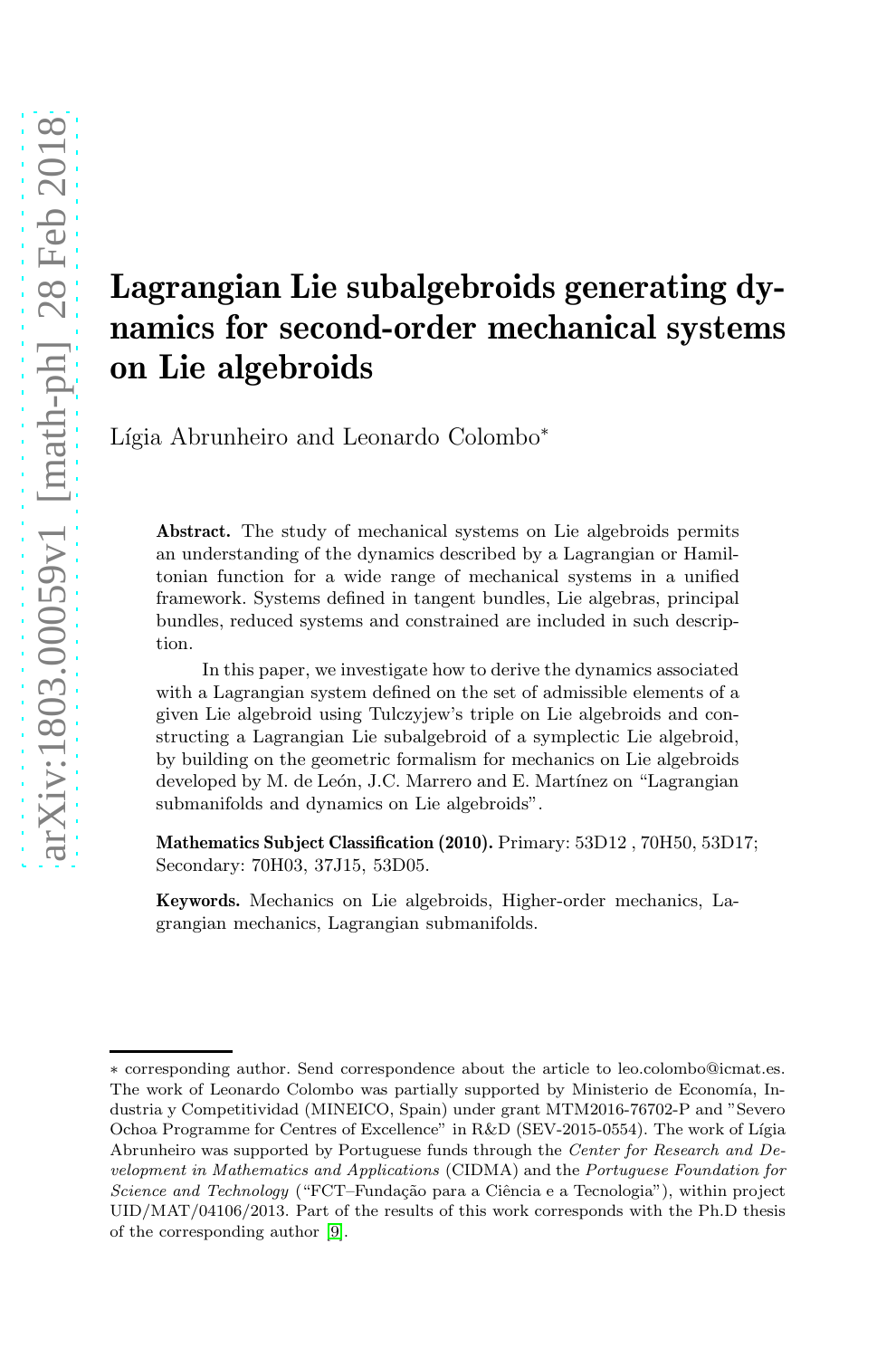# 1. Introduction

Lie algebroids have deserved a lot of interest in the last decades in the field of Geometric Mechanics since these spaces generalize the traditional framework of tangent bundles to more general situations (Lie algebras, principal bundles, semi-direct products), including, for instance, systems with symmetries and constrained [\[15\]](#page-18-0), [\[16\]](#page-18-1), [\[22\]](#page-18-2), [\[26\]](#page-18-3). If a Lagrangian specifying the dynamics of a mechanical systems is given, and it is invariant under a Lie group of symmetries, the description of the system relies on the geometry of a quotient space under the action of the Lie group and the dynamics is governed by Lagrange-Poincaré equations. In that sense, Weinstein [\[35\]](#page-19-0) showed that the common geometrical structure of the Lagrange-Poincaré equations in mechanics is the same as the one for Euler-Lagrange equations, a Lie algreborid structure.

In the recent years, the study of higher-order mechanics, and in particular second-order mechanics, have been growing by their relevant applications to interpolation problems, optimal control, trajectory planning of vehicles, computational anatomy among others [\[1\]](#page-17-1), [\[5\]](#page-17-2), [\[6\]](#page-17-3), [\[7\]](#page-17-4), [\[8\]](#page-17-5), [\[23\]](#page-18-4), [\[30\]](#page-18-5). The geometrical description of higher-order mechanical systems on Lie algebroids have been recently studied by the interest in the applications mentioned before and its subjacent geometry  $[2]$ ,  $[3]$ ,  $[18]$ ,  $[19]$ ,  $[29]$ .

Part of the question how to deal with second order systems on Lie algebroids is what they really are. In the literature there are essentially two concepts of higher order mechanical systems on Lie algebroids. The first one, due to Martínez and collaborators, uses the language of Lie algebroid prolongations both for first and higher order systems [\[28\]](#page-18-9), [\[29\]](#page-18-8); the second, due to Grabowski and collaborators [\[2\]](#page-17-6), [\[3\]](#page-17-7), [\[15\]](#page-18-0) uses the concept of Tulczyjew triple and geometry of graded bundles (see [\[17\]](#page-18-10) for a recent work attending this question). In this work we study the unification of both approaches of higher-order mechanics on Lie algebroids for second-order Lagrangian systems into a symplectic framework by understanding the derivation of the dynamics using a Lagrangian Lie subalgebroid of a symplectic Lie algebroid based, and building, on the work done by de León, Marrero and Martínez in [\[21\]](#page-18-11). In such a work the authors propose an interpretation of the equations of motions based in the construction of a Tulczyjew triple in prolongations of Lie algebroids which consists of three prolongations of Lie algebroids retaining the dynamics into a symplectic framework that does not depends on the choice of the Lagrangian and its regularity, and moreover, it connect all the symplectic structures of the symplectic Lie algebroids that appear in the triple by symplectomorphisms.

The ideas behind this triple have been extended to other general structures different than Lie algebroids as Dirac structures [\[14\]](#page-18-12) and to more general classes of systems such as field theories [\[4\]](#page-17-8), [\[13\]](#page-18-13), Lie groups [\[10\]](#page-17-9), [\[11\]](#page-17-10) and reduced systems [\[12\]](#page-18-14), [\[36\]](#page-19-1).

The main source of inspiration for the idea behind the construction in this paper is the construction for the tangent bundle version developed by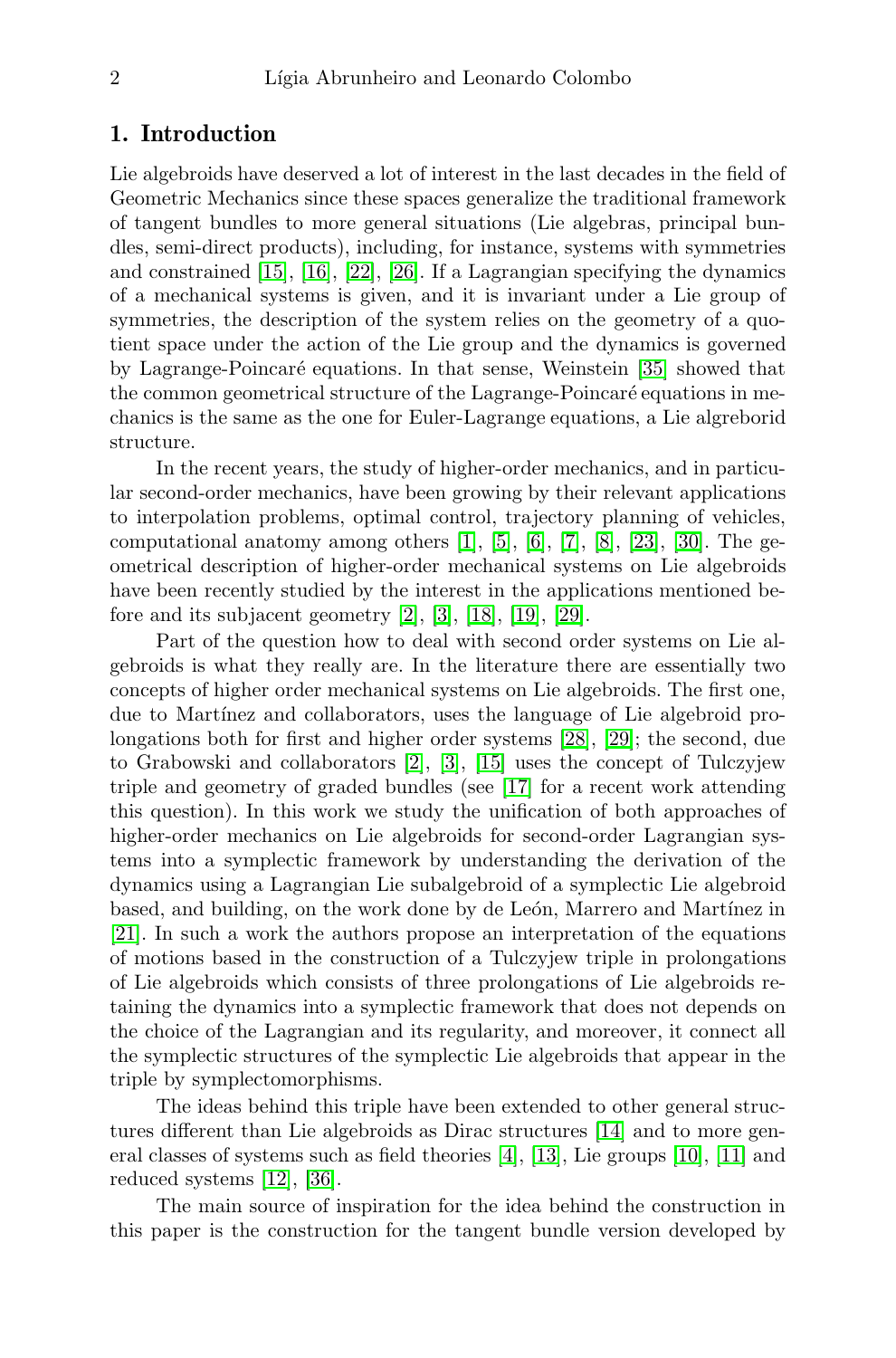de León and Lacomba  $[20]$  using Lagrangian submanifolds to obtain the dynamics associated with higher-orger Lagrangian systems. This work is also inspired by recent developments on mechanics on a prolongation Lie algebroids for the construction of geometric numerical methods [\[25\]](#page-18-16).

In Section 2 we recall the geometric structures we will use in the work, more precisely, prolongations of Lie algebroids, symplectic Lie algebroids, Lie subalgebroids, and the set of admissible elements. Next, in Section 3 we introduce a Lagrangian Lie subalgebroid and the extension of the Tulczyjew triple to prolongation of Lie algebroids. Based on those objects we derive the corresponding dynamics for second-order Lagrangian systems. Some examples are explored in Section 4 to show how to interpret the dynamics of second-order Lagrangian systems in the proposed framework.

# <span id="page-2-0"></span>2. Preliminaries

Let A be a Lie algebroid of rank n over a smooth manifold  $M$  of dimension m. That is, A is a real vector bundle  $\tau_A : A \to M$  together with a Lie bracket [ $[\cdot, \cdot]$ ] defined on the  $C^{\infty}(M)$ -module  $\Gamma(\tau_A)$  of sections of A, and a fiber map  $\rho: A \to TM$  called anchor map.

Along the paper, we denote by  $(x^i)$ ,  $i = 1, \ldots, n$ , local coordinates on an open subset U of M. Given a local basis  ${e_{\alpha}}$  of sections of A,  $\alpha$  =  $1, \ldots, m; \rho^i_\alpha$  denotes the components of the anchor map  $\rho$  with respect to this basis. The basis  ${e_{\alpha}}$  together with the local coordinates  $(x^{i})$  induces local coordinates  $(x^i, y^{\alpha})$  on A where each  $a \in A$  is given in such a basis as  $e = y^1 e_1(\tau_A(a)) + \ldots + y^m e_m(\tau_A(a)).$ 

## 2.1. Prolongation of a Lie algebroid

The prolongation of a Lie algebroid over a smooth map  $f : M' \to M$  is defined by

$$
\mathcal{T}^f A := \bigcup_{m \in M'} A_{\rho} \times_{Tf} T_m M' = \bigcup_{m \in M'} \{ (b, v') \in A \times T_m M' \mid \rho(b) = (Tf)(v') \},
$$

where  $Tf : TM' \rightarrow TM$  denotes the tangent map to f. In particular, the prolongation of a Lie algebroid A over its canonical projection  $\tau_A : A \to M$ , is given by

$$
E := \mathcal{T}^{\tau_A} A = \bigcup_{a \in A} A_{\rho} \times_{T \tau_A} T_a A = \bigcup_{a \in A} \{ (b, v_a) \in A \times T_a A \mid \rho(b) = (T_a \tau_A)(v_a) \}.
$$

E is a Lie algebroid over A of rank  $2n$ , with vector bundle projection  $\tau_A^1$ :  $E \to A$ , the projection over the first factor; and anchor map determined by  $\rho_{\tau_A^1} := pr_2 : E \to TA$ , the projection onto the second factor. The bracket of sections on E is denoted by  $[\cdot, \cdot]_{\tau_A^1}$  (see [\[28\]](#page-18-9) for more details). E can be also seen as a subset of  $A \times A \times TA$  and rewritten as

$$
E = \{(a, b, v_a) \in A \times A \times TA \mid \rho(b) = (T\tau_A)(v_a), v_a \in T_aA \text{ and } \tau_A(a) = \tau_A(b)\}.
$$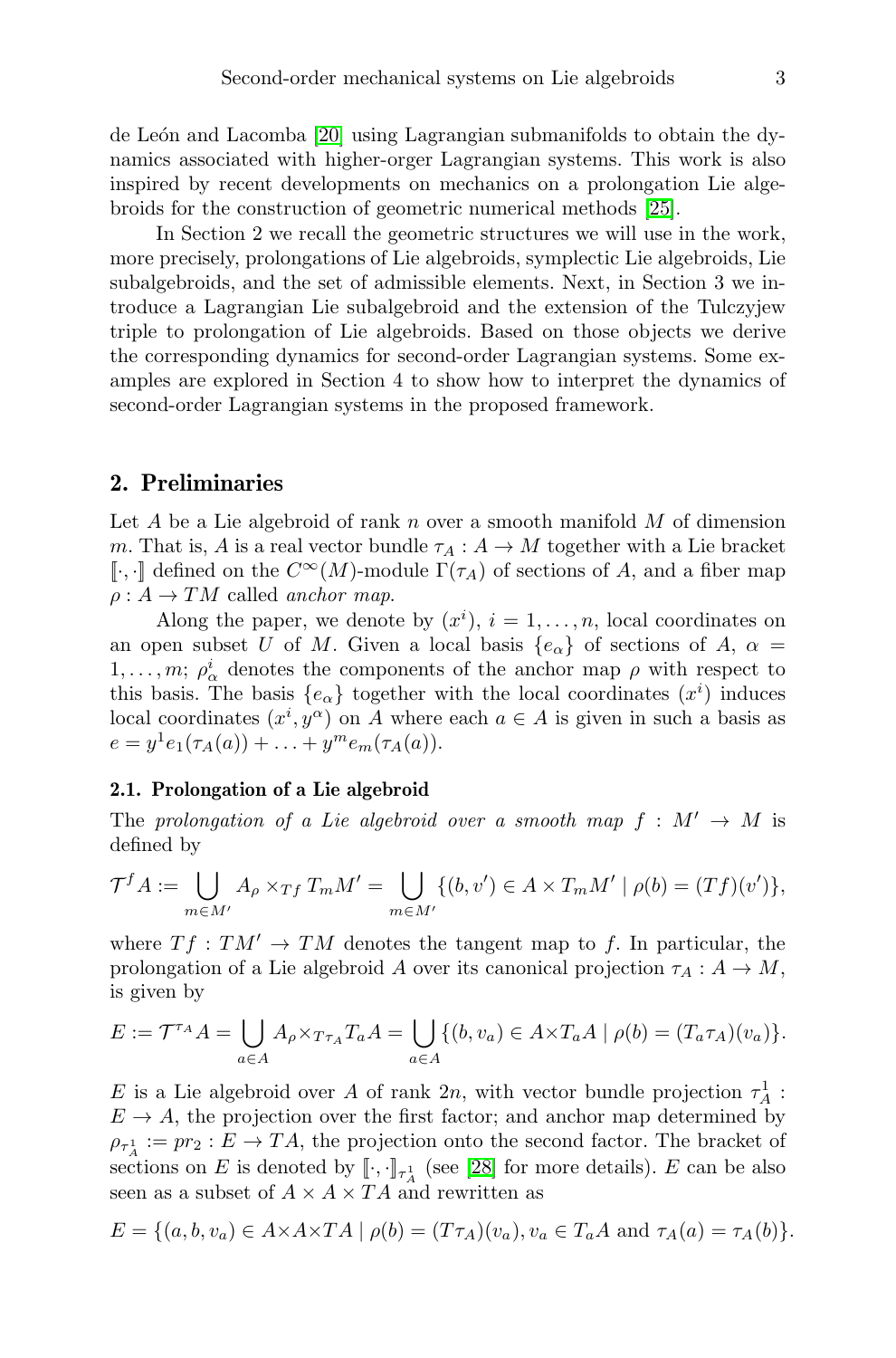Therefore, if  $(a, b, v_a) \in E$ , then

$$
\rho_{\tau_A^1}(a, b, v_a) = (a, v_a) \in T_a A
$$
, and  $\tau_A^1(a, b, v_a) = a \in A$ .

A local basis of sections of E, denoted by  $\{\mathcal{X}_{\alpha}, \mathcal{V}_{\alpha}\}\)$ , is given by

<span id="page-3-0"></span>
$$
\mathcal{X}_{\alpha}(e) = \left( e_{\alpha}(\tau_A(e)), \rho_{\alpha}^i \frac{\partial}{\partial x^i} \Big|_e \right), \quad \mathcal{V}_{\alpha}(e) = \left( 0, \frac{\partial}{\partial y^{\alpha}} \Big|_e \right), \tag{1}
$$

for  $e \in (\tau_A)^{-1}(U)$ . The former basis of sections induces local coordinates  $(x^i, y^\alpha; z^\alpha, v^\alpha)$  on E and it determines the local structure of  $(E, [\![\cdot,\cdot]\!]_{\tau_A^1}, \rho_{\tau_A^1})$ (see [\[28\]](#page-18-9) for further details).

Consider the vector bundle projection  $\tau_{A^*}: A^* \to M$  of the dual vector bundle  $A^*$  of A and the prolongation  $\mathcal{T}^{\tau_{A^*}}A$  of A over  $\tau_{A^*}$  which is defined by

$$
E^* := \mathcal{T}^{\tau_{A^*}} A = \{ (b, v) \in A \times T A^* \mid \rho(b) = (T \tau_{A^*})(v) \},
$$

Alternatively  $E^*$  can be seen as a subset of  $A^* \times A \times TA^*$  given by

$$
E^* = \{ (a^*, b, v_{a^*}) \in A^* \times A \times TA^* \mid \rho(b) = (T\tau_{A^*})(v_{a^*}),
$$
  

$$
v_{a^*} \in T_a A^*, \tau_{A^*}(a^*) = \tau_A(b) \}.
$$

The prolongation  $E^*$  is a Lie algebroid over  $A^*$  of rank  $2n$ , with canonical projection denoted by  $\tau_{A^*}^1 := pr_1 : E^* \to A^*$ , given the projection over the first factor as bundle projection and anchor map denoted by  $\rho_{\tau^1_{A^*}}:E^*\to$  $TA^*$ .

If  $\{e^{\alpha}\}\$ is the dual basis of  $\{e_{\alpha}\}\$ , then  $\{\mathcal{Y}_{\alpha}, \mathcal{P}^{\alpha}\}\$ is a basis of sections of the vector bundle  $E^*$ , where

<span id="page-3-1"></span>
$$
\mathcal{Y}_{\alpha}(e^*) = \left(e_{\alpha}(\tau_{A^*}(e^*)), \rho_{\alpha}^i \frac{\partial}{\partial x^i}\Big|_{e^*}\right), \quad \mathcal{P}^{\alpha}(e^*) = \left(0, \frac{\partial}{\partial p_{\alpha}}\Big|_{e^*}\right), \tag{2}
$$

for  $e^* \in (\tau_{A^*})^{-1}(U)$ . Here,  $(x^i, p_\alpha)$  are local coordinates on  $A^*$  induced by the local coordinates  $(x^{i})$  and the basis  $\{e^{\alpha}\}\$ . Using the basis  $\{\mathcal{Y}_{\alpha}, \mathcal{P}^{\alpha}\}\$ , it is possible to induce local coordinates  $(x^i, y^\alpha; p_\alpha, \bar{p}_\alpha)$  on  $E^*$  . If  $\omega^*$  is a point of  $(\tau_{A^*}^1)^{-1}((\tau_{A^*})^{-1}(U))$ , then  $(x^i, p_\alpha)$  are the coordinates of the point  $\tau^1_{A^*}(\omega^*) \in \tau^{-1}_{A^*}(U)$  and

$$
\omega^* = y^{\alpha} \mathcal{Y}_{\alpha}(\tau_{A^*}^1(\omega^*)) + \bar{p}_{\alpha} \mathcal{P}^{\alpha}(\tau_{A^*}^1(\omega^*)).
$$

Besides that, this basis allows us to provide the local structure of the Lie algebroid E<sup>∗</sup> , (see [\[21\]](#page-18-11) for the derivation of local expressions of the bracket and anchor map on  $E^*$ ).

#### 2.2. Symplectic Lie algebroids and Lie subalgebroids

In this subsection we regard some results given in [\[21\]](#page-18-11) on symplectic Lie algebroids and Lie subalgebroids.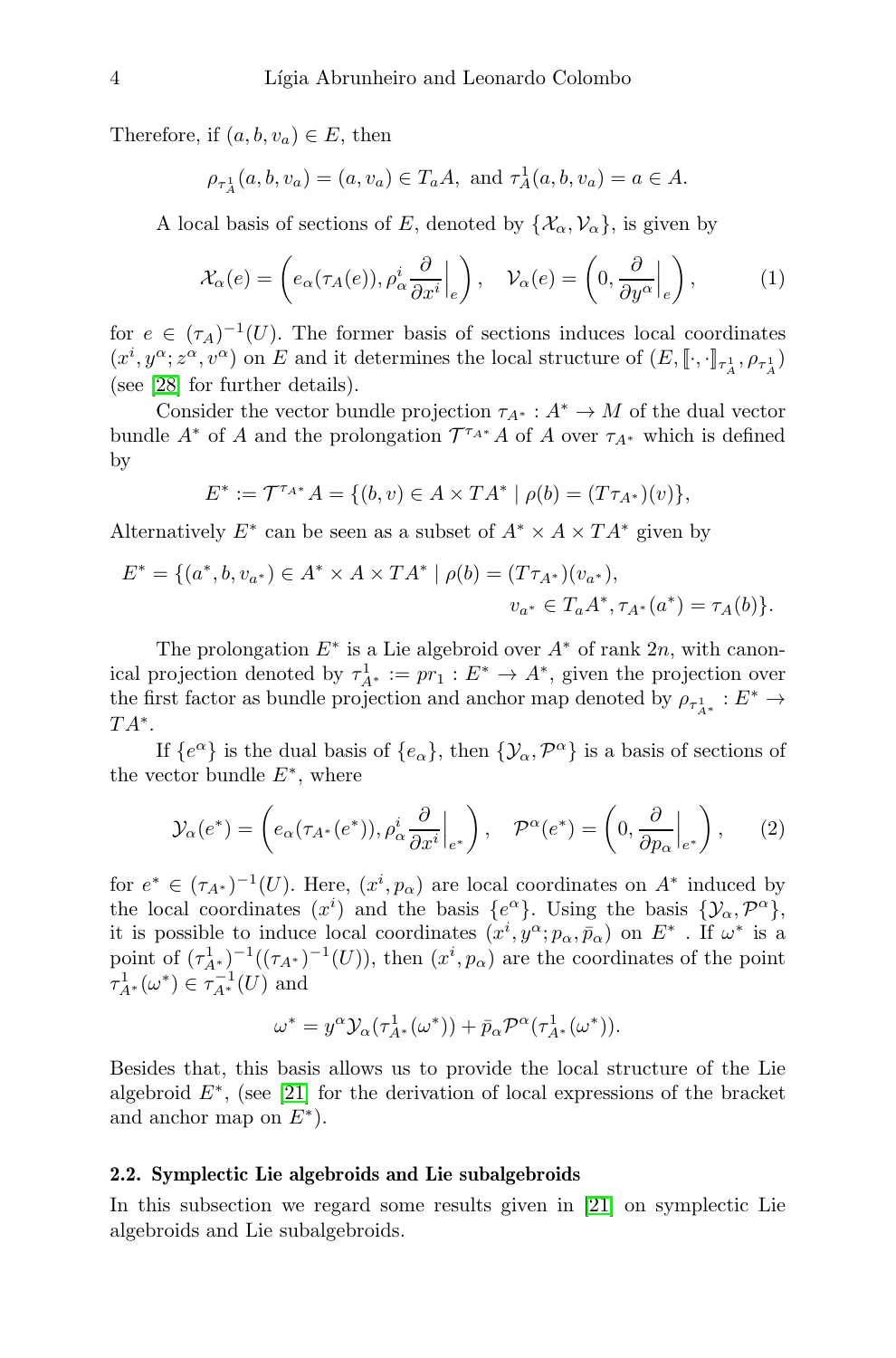2.2.1. The canonical symplectic structure of the Lie algebroid  $E^*$ . Consider  $\lambda_A$  the Liouville section of  $E^*$ , which is defined in such way that, if  $a^* \in A^*$ and  $(b, v)$  is a point of the fiber of  $E^*$  over  $a^*$ , then  $\lambda_A(a^*)(b, v) = a^*(b)$ .

The 2-section on  $E^*$  defined by  $\Omega_A := -d^{E^*} \lambda_A$ , is non-degenerate satisfying  $d^{E^*}\Omega_A = 0$ , that is,  $\Omega_A$  is a symplectic section of the Lie algebroid E<sup>∗</sup> , called canonical symplectic section (see [\[21\]](#page-18-11) for instance). In local coordinates,  $\Omega_A = \mathcal{Y}^\alpha \wedge \mathcal{P}_\alpha + \frac{1}{2} \mathcal{C}_{\alpha\beta}^{\gamma} \mathcal{Y}^\alpha \wedge \mathcal{Y}^\beta$ , where  $\{\mathcal{Y}^\alpha, \mathcal{P}_\alpha\}$  is the dual basis of the basis  $\{\mathcal{Y}_{\alpha}, \mathcal{P}^{\alpha}\}\$  and  $\mathcal{C}_{\alpha\beta}^{\gamma'}$  denotes the constant structures of the Lie bracket $[\cdot, \cdot]$  with respect to the basis  $\{e_{\alpha}\}.$ 

2.2.2. Symplectic Lie algebroid and Lagrangian Lie subalgebroids. Next, we review the notion of symplectic Lie algebroid following [\[21\]](#page-18-11):

**Definition 2.1.** A Lie algebroid  $(A, \lbrack \lbrack \cdot, \cdot \rbrack, \rho)$  over a manifold M is said to be symplectic if admits a symplectic section  $\Omega$ , that is, a section of the vector bundle  $\bigwedge^2 A^* \to M$ , such that:

- (i) For all  $x \in M$ , the 2-form  $\Omega_x : A_x \times A_x \to \mathbb{R}$  in the vector space  $A_x$  is nondegenerate; and
- (ii)  $\Omega$  is a 2-cocycle, that is,  $d^A \Omega = 0$ , with  $d^A$  denoting the differential of A.

A notable example of a symplectic Lie algebroid is  $(E^*, \lbrack\! \lbrack\cdot,\cdot\rbrack\! \rbrack_{\tau_{A^*}^1}, \rho_{\tau_{A^*}^1}$ with the canonical symplectic section  $\Omega_A$ .

We recall that if A is a symplectic Lie algebroid with symplectic section  $\Omega$  then the prolongation E of A over the vector bundle projection  $\tau_A : A \rightarrow$ M is a symplectic Lie algebroid with symplectic section determined by the complete lift of  $Ω$ .

**Remark 1.** If  $(M, \Omega_{TM})$  is a symplectic manifold, then  $E^* = T(T^*M)$  is a Lie algebroid over  $A = TM$ . In this case, the Liouville section and the canonical symplectic section of  $E^*$  are, respectively,  $\lambda_A = \lambda_{TM}$  the usual Liouville 1–form on  $T^*M$  and  $\Omega_A = \Omega_{TM}$  the canonical symplectic 2–form on the cotangent bundle  $T^*M$ . Moreover, the tangent bundle of M is a symplectic Lie algebroid and the complete lift  $\Omega_{TM}^{\mathbf{c}}$  of  $\Omega_{TM}$  to  $TM$  is a symplectic 2-form on TM.

2.2.3. Lagrangian Lie subalgebroids. Now, we are interested in the notion of a Lagrangian Lie subalgebroid of a symplectic Lie algebroid.

**Definition 2.2.** Let  $(A, [\![\cdot, \cdot]\!]_A, \rho)$  be a Lie algebroid over a manifold M and N a submanifold of  $M$ . A Lie subalgebroid of  $A$  over  $N$  is a vector subbundle F of A over N, such that,  $\rho_F = \rho |_F : F \to TN$  is well defined; and given  $X, Y \in \Gamma(F)$  and  $\tilde{X}, \tilde{Y} \in \Gamma(A)$  arbitrary extensions of  $X, Y$ , respectively,  $(\llbracket X, Y \rrbracket_A) \mid_N \in \Gamma(F).$ 

The maps i and j denote the canonical inclusions of  $F$  to  $A$  and  $N$  to M, respectively. We say that  $j: F \to A$ ,  $i: N \to M$  is a Lie subalgebroid of the vector bundle projection  $\tau_A : A \to M$ .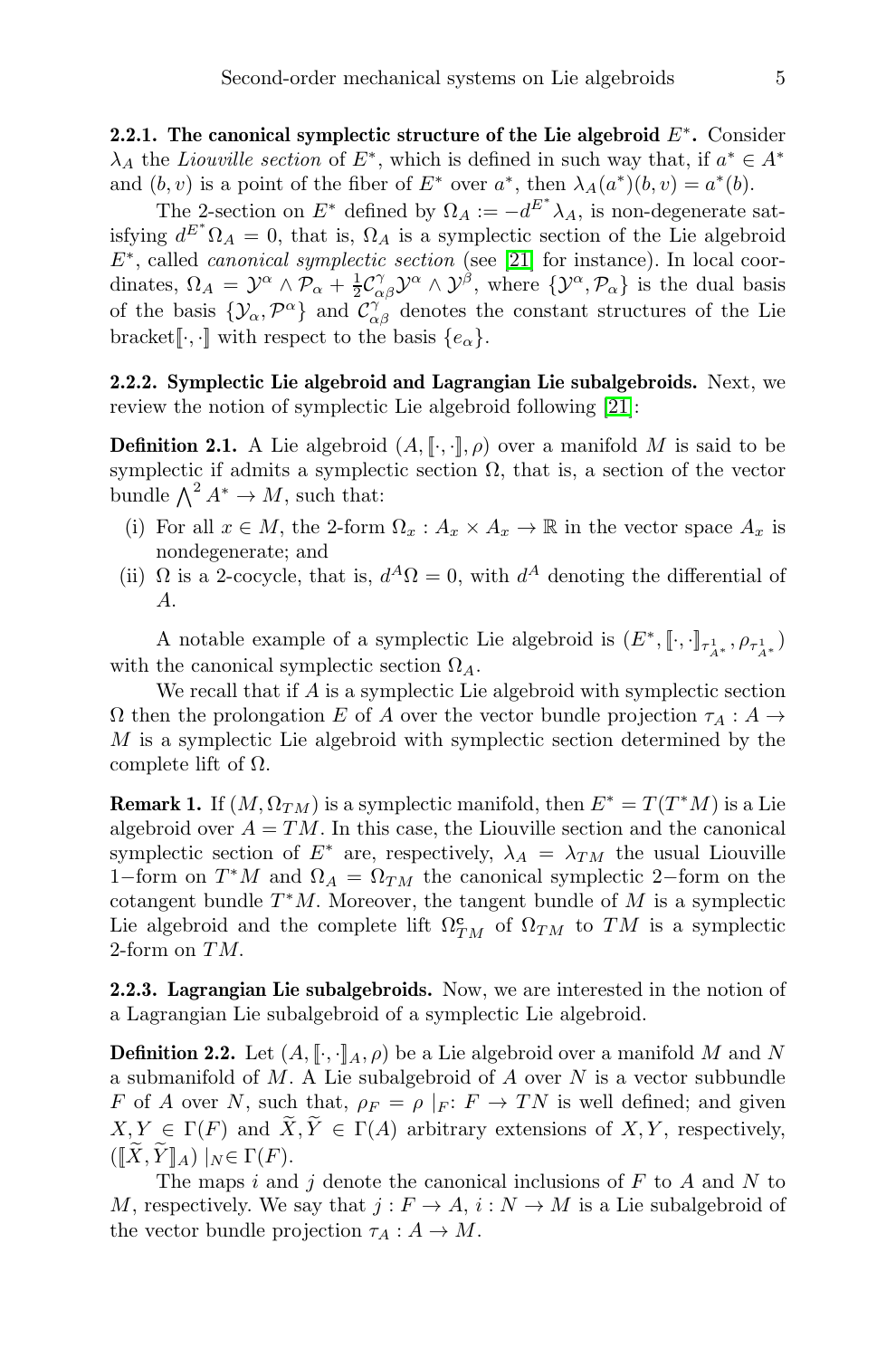<span id="page-5-0"></span>**Definition 2.3.** Let  $(A, \lbrack \lbrack \cdot, \cdot \rbrack, \rho)$  be a symplectic Lie algebroid with symplectic section  $\Omega$  and  $j : F \to A$ ,  $i : N \to M$  a Lie subalgebroid. The Lie subalgebroid is said to be Lagrangian if  $j(F_x)$  is a Lagrangian subspace of the symplectic vector space  $(A_{i(x)}, \Omega_{i(x)})$ , for all  $x \in N$ .

Observe that definition [2.3](#page-5-0) implies the following:

1. 
$$
\text{rank}F = \frac{1}{2}\text{rank}A
$$
; and

2.  $(\Omega(i(x)))_{|j(F_x)\times j(F_x)} = 0$ , for all  $x \in N$ .

**Remark 2.** If M is a symplectic manifold, S a submanifold of M and  $i: S \rightarrow$ M the canonical inclusion, then the standard Lie algebroid  $\tau_{TM}: TM \to M$ is symplectic and  $i : S \to M$ ,  $j = Ti : TS \to TM$  is a Lie subalgebroid of  $\tau_{TM}: TM \to M$ . Furthermore, S is a Lagrangian submanifold of M if and only if the Lie subalgebroid  $i : S \to M$ ,  $j = Ti : TS \to TM$  of  $\tau_M : TM \to M$ is Lagrangian.

#### 2.3. Admissible elements

A curve  $\gamma: I \subset \mathbb{R} \to A$  is said to be *admissible* if  $(\gamma(t), \dot{\gamma}(t)) \in E_{\gamma(t)}$ , for all  $t \in I$ . Locally, we have that  $\gamma(t) = (x^{i}(t), y^{\alpha}(t))$  is an admissible curve if and only if

$$
\frac{dx^i}{dt} = \rho^i_\alpha y^\alpha, \text{ for } i \in \{1, \dots, m\}.
$$

In other words,  $\gamma : I \subset \mathbb{R} \to A$  is said to be admissible if and only if  $\frac{d}{dt}(\tau_A \circ \gamma) = \rho \circ \gamma.$ 

**Definition 2.4.** Let  $(A, \lbrack \lbrack \cdot, \cdot \rbrack \rbrack_A, \rho)$  be a Lie algebroid over a manifold M, with  $\tau_A: A \to M$  the vector bundle projection. A tangent vector v to A at the point  $a \in A$  is called *admissible* if  $\rho(a) = T_a \tau_A(v)$ . In addition, a curve in A is admissible if its tangent vectors are admissible. The set of admissible tangent vectors to A is represented by  $A^{(2)}$ .

Notice that  $A^{(2)}$  is a subset of the prolongation E of A over  $\tau_A$  which can be written as

$$
A^{(2)} = \{(a, v_a) \in A \times TA \mid \rho(a) = T\tau_A(v_a)\} \subset E.
$$

Given  $(a, b, v_a) \in E$  such that  $\rho(a) = T\tau_A(v_a)$ , we have the two canonical inclusions

$$
i_{TA}: A^{(2)} \quad \hookrightarrow \quad TA, \qquad \qquad i_E: A^{(2)} \hookrightarrow E
$$

$$
(a, v_a) \quad \longmapsto \quad v_a \qquad \qquad (a, v_a) \longmapsto (a, a, v_a).
$$

In the context of our work,  $A^{(2)}$  plays the role of the second order tangent bundle used in classical mechanics [\[28\]](#page-18-9). In local coordinates, the set  $A^{(2)}$  is characterized by the condition

$$
\{(x^i, y^\alpha; z^\alpha, v^\alpha) \in E \mid y^\alpha = z^\alpha\}
$$

and hence  $(x^i, y^\alpha, v^\alpha)$  are considered local coordinates on  $A^{(2)}$ .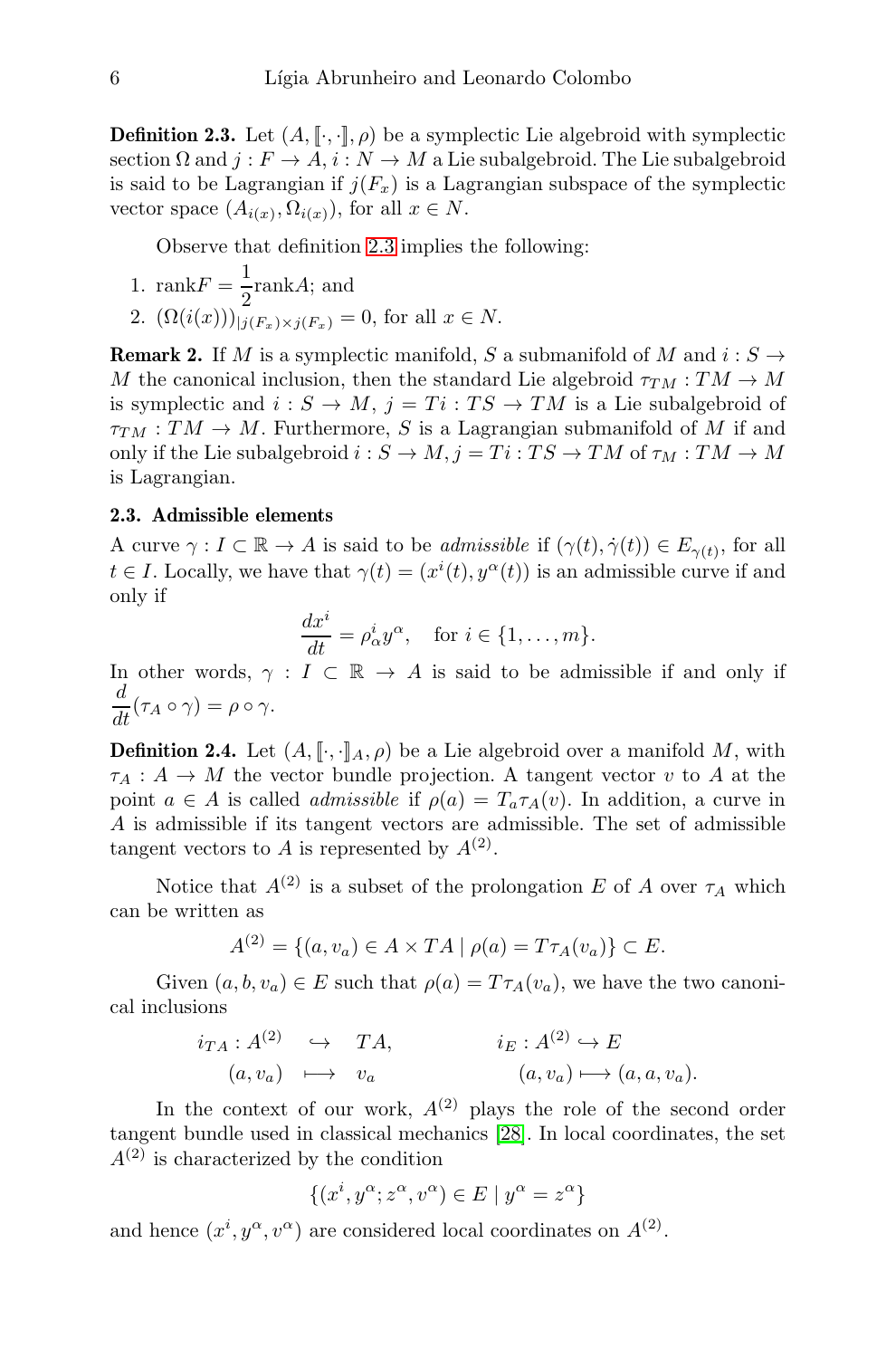# 3. Lagrangian submanifolds generating second-order dynamics

# 3.1. The prolongation of a prolongated Lie algebroid

Given a Lie algebroid  $A$  and the  $A$ -tangent bundle  $E$ , we construct the prolongation of E over  $\tau_A^1 : E \to A$ , a Lie algebroid over E denoted by  $\mathcal{T}^{\tau_A^1}E$  and with  $\tau_A^2$ :  $\mathcal{T}^{\tau_A^1}E \to E$  representing the bundle projection. Since the prolongation over a fiber map of a Lie algebroid is a Lie algebroid,  $\mathcal{T}^{\tau_A^1}E$  is indeed a Lie algebroid. We have

$$
\mathcal{T}^{\tau_A^1} E = \left\{ (z, y, \chi) \in E \times E \times TE \mid \tau_A^1(z) = \tau_A^1(y), \chi \in T_z E, \ \rho_{\tau_A^1}(y) = T_z \tau_A^1(\chi) \right\}
$$

$$
= \left\{ (z, \chi) \in E \times TE \mid \rho_{\tau_A^1}(z) = T \tau_A^1(\chi) \right\}.
$$

$$
(3)
$$

As we refer before, a basis of sections of A brings a local basis of sections of E given by [\(1\)](#page-3-0) which induces local coordinates  $(x^{i}, y^{\alpha}; z^{\alpha}, v^{\alpha})$  on E. From this basis, we construct a local basis of sections of  $\mathcal{T}^{\tau_A^1}E$  as follows: consider  $s = (a, v_b) \in E$  and define the element of the basis  $\{\mathcal{X}_{\alpha}^1, \mathcal{X}_{\alpha}^2, \mathcal{V}_{\alpha}^1, \mathcal{V}_{\alpha}^2\}$  as

<span id="page-6-0"></span>
$$
\mathcal{X}_{\alpha}^{1}(s) = \left( \mathcal{X}_{\alpha}(b), \rho_{\alpha}^{i} \frac{\partial}{\partial x^{i}} \Big|_{s} \right), \mathcal{X}_{\alpha}^{2}(s) = \left( 0, \frac{\partial}{\partial z^{\alpha}} \Big|_{s} \right),
$$
  

$$
\mathcal{V}_{\alpha}^{1}(s) = \left( \mathcal{V}_{\alpha}(b), \frac{\partial}{\partial y^{\alpha}} \Big|_{s} \right), \quad \mathcal{V}_{\alpha}^{2}(s) = \left( 0, \frac{\partial}{\partial u^{\alpha}} \Big|_{s} \right).
$$

The Lie algebroid structure of  $(\mathcal{T}^{\tau_A^1}E, \lbrack \cdot, \cdot \rbrack_{\tau_A^2}, \rho_{\tau_A^2})$  is characterized by

$$
\rho_{\tau_A^2}(\mathcal{X}_{\alpha}^1) = \rho_{\alpha}^i \frac{\partial}{\partial x^i}, \quad \rho_{\tau_A^2}(\mathcal{X}_{\alpha}^2) = \frac{\partial}{\partial z^{\alpha}}, \quad \rho_{\tau_A^2}(\mathcal{V}_{\alpha}^1) = \frac{\partial}{\partial y^{\alpha}}, \quad \rho_{\tau_A^2}(\mathcal{V}_{\alpha}^2) = \frac{\partial}{\partial u^{\alpha}},
$$

and the Lie bracket of sections, where the unique non-zero Lie brackets of sections are  $[\![\mathcal{X}_{\alpha}^1,\mathcal{X}_{\beta}^1]\!]_{\tau_A^2} = \mathcal{C}_{\alpha\beta}^{\gamma}\mathcal{X}_{\gamma}^1$ , for all  $\alpha,\beta$  and  $\gamma$ . Such a basis induces local coordinates  $(x^i, y^\alpha, z^\alpha, v^\alpha; e^\alpha; d^\alpha, w^\alpha, \bar{z}^\alpha)$  on  $\mathcal{T}^{\tau_A^1}E$ .

Consider

<span id="page-6-1"></span>
$$
\mathcal{T}^{\tau_A^1} E^* = \left\{ (w^*, z_w) \in E^* \times TE \mid \rho_{\tau_{A^*}^1}(w^*) = T \tau_A^1(z_w) \right\}.
$$
 (4)

Similarly, from the basis of sections of  $E^*$  given by [\(2\)](#page-3-1), we define the basis of sections of  $\mathcal{T}^{\tau_A^1} E^*$ , denoted  $\{\mathcal{Y}^1_{\alpha}, \mathcal{Y}^2_{\alpha}, (\mathcal{P}^{\alpha})^1, (\mathcal{P}^{\alpha})^2\}$ , as follows:

$$
\mathcal{Y}_{\alpha}^{1}(\bar{s}) = \left(\mathcal{Y}_{\alpha}(b^{*}), \rho_{\alpha}^{i} \frac{\partial}{\partial x^{i}}\Big|_{\bar{s}}\right), \quad \mathcal{Y}_{\alpha}^{2}(\bar{s}) = \left(0, \frac{\partial}{\partial p_{\alpha}}\Big|_{\bar{s}}\right),
$$

$$
(\mathcal{P}^{\alpha})^{1}(\bar{s}) = \left(\mathcal{P}^{\alpha}(b^{*}), \frac{\partial}{\partial y^{\alpha}}\Big|_{\bar{s}}\right), \quad (\mathcal{P}^{\alpha})^{2}(\bar{s}) = \left(0, \frac{\partial}{\partial \bar{p}_{\alpha}}\Big|_{\bar{s}}\right),
$$

where  $\bar{s} = (a, v_{b^*}) \in E^*$  and  $(x^i, y^{\alpha}; p_{\alpha}, \bar{p}_{\alpha})$  are local coordinates on  $E^*$ induced by the its basis of sections. It follows that the Lie algebroid structure of  $({\cal T}^{\tau_A^1}E^*; \llbracket \cdot, \cdot \rrbracket_{\tau_{A^*}^2} \rho_{\tau_{A^*}^2})$  is determined by the unique non-zero Lie bracket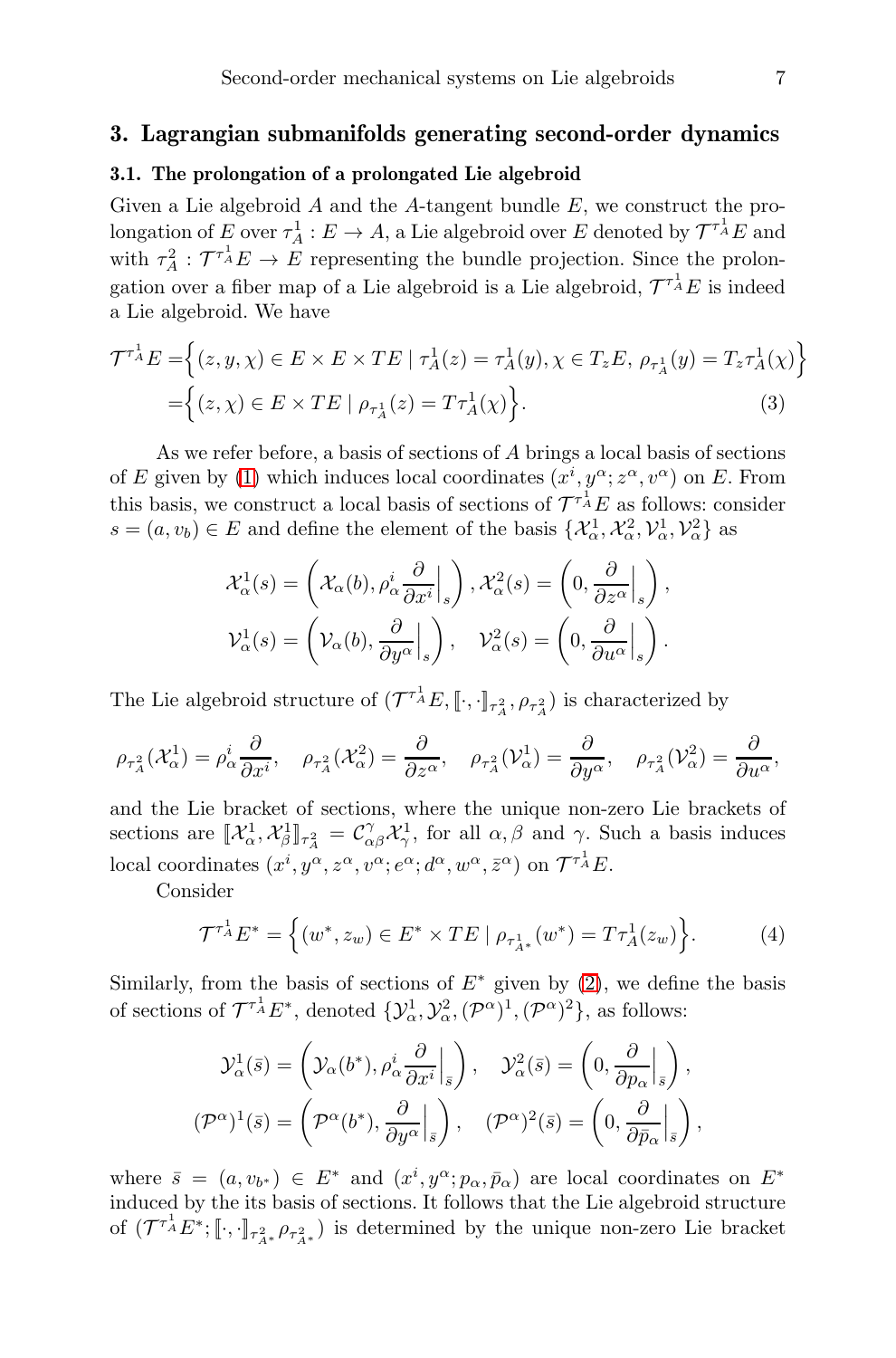$[\![\mathcal{Y}^1_{\alpha},\mathcal{Y}^2_{\alpha}]\!]_{\tau^2_{A^*}}=\mathcal{C}^\gamma_{\alpha\beta}\mathcal{Y}^1_{\gamma}$  and

$$
\rho_{\tau_{A^*}^2}(\mathcal{Y}_{\alpha}^1) = \rho_{\alpha}^i \frac{\partial}{\partial x^i}, \quad \rho_{\tau_{A^*}^2}(\mathcal{Y}_{\alpha}^2) = \frac{\partial}{\partial p^{\alpha}},
$$

$$
\rho_{\tau_{A^*}^2}((\mathcal{P}^{\alpha})^1) = \frac{\partial}{\partial y^{\alpha}}, \quad \rho_{\tau_{A^*}^2}((\mathcal{P}^{\alpha})^2) = \frac{\partial}{\partial \bar{p}_{\alpha}}.
$$

Moreover, local coordinates  $(x^i, y^\alpha, p_\alpha, \bar{p}_\alpha; q^\alpha, \bar{q}^\alpha; l_\alpha, \bar{l}_\alpha)$  on  $\mathcal{T}^{\tau_A^1} E^*$  are induced by the above basis.

Next, we introduce a result which allows us to consider a Lie algebroid that plays a fundamental role in the framework of this work (see [\[24\]](#page-18-17) for the proof).

<span id="page-7-0"></span>**Lemma 3.1.** Consider the Lie algebroid  $E = \mathcal{T}^{\tau_A} A$  over A with projection  $\tau_A^1 : E \to A$  and the Lie algebroid  $\mathcal{T}^{\tau_A^1}E$  over E. If N is a submanifold of E with inclusion  $i_N : N \to E$  and the anchor map  $\rho_{\tau_A^2} : \mathcal{T}^{\tau_A^1} E \to TE$ has constant rank, then the vector bundle  $A_N = \rho_{\tau_A^2}^{-1}(TN)$  determined by  $\tau_A^2\big|_{\rho_{\tau_A^2}(TN)}: A_N \to N$  is a Lie subalgebroid over N, where  $\tau_A^2: \mathcal{T}^{\tau_A^1}E \to E$ is the bundle projection.

**Remark 3.** Observe that when  $A = TM$ , the prolongation  $E = TTM$  is a Lie algebroid over TM with projection  $\tau_{TM} : TTM \rightarrow TM$  and  $T(TTM)$ is a Lie algebroid over TTM with canonical projection  $\tau_{TA}: TE \to TA$ . If N is a submanifold of  $TTM$ , then TN is a Lie subalgebroid of TE over N. Hence, for  $N = T^{(2)}M$ , the second-order tangent bundle of a manifold M, we get that  $A_N = T(T^{(2)}M)$  is a Lie subalgebroid of  $T(TTM)$  over  $T^{(2)}M$ .

Consider N as being the set of admissible elements of A,  $N = A^{(2)}$ , locally determined by the induced coordinates  $(x^i, y^\alpha, v^\alpha)$ , where  $(x^i, y^\alpha; z^\alpha, v^\alpha)$ are local coordinates on E and  $\rho_{\tau_A^1}(x^i, y^\alpha; z^\alpha, v^\alpha) = (x^i, z^\alpha, \rho_\alpha^i y^\alpha, v^\alpha)$ . Therefore, the induced coordinates on the Lie subalgebroid  $\rho_{\tau_A^2}^{-1}(TA^{(2)})$  are given by  $(x^i, z^\alpha, v^\alpha, \rho^i_\alpha y^\alpha, \bar{u}^\alpha, w^\alpha)$ .

#### 3.2. Tulczyjew's isomorphisms

Here we present two vector bundle isomorphisms with the aim of extend Tulczyjew's triple proposed in [\[21\]](#page-18-11) to a prolongation Lie algebroid as a generalization of Tulczyjew's symplectomorphisms [\[32\]](#page-18-18). For this, we just need to specify the construction of  $[21]$  to our situation, since E is a Lie algebroid and with that we achieve an important step in our construction.

The vector bundle isomorphisms to consider,  $\alpha_E : \mathcal{T}^{\tau_A^1*} E \to (\mathcal{T}^{\tau_A^1*} E)^*$ and  $\beta_{E^*}$  :  $\mathcal{T}^{\tau_A^1*}E \to (\mathcal{T}^{\tau_A^1*}E)^*$ , are defined in such a way the following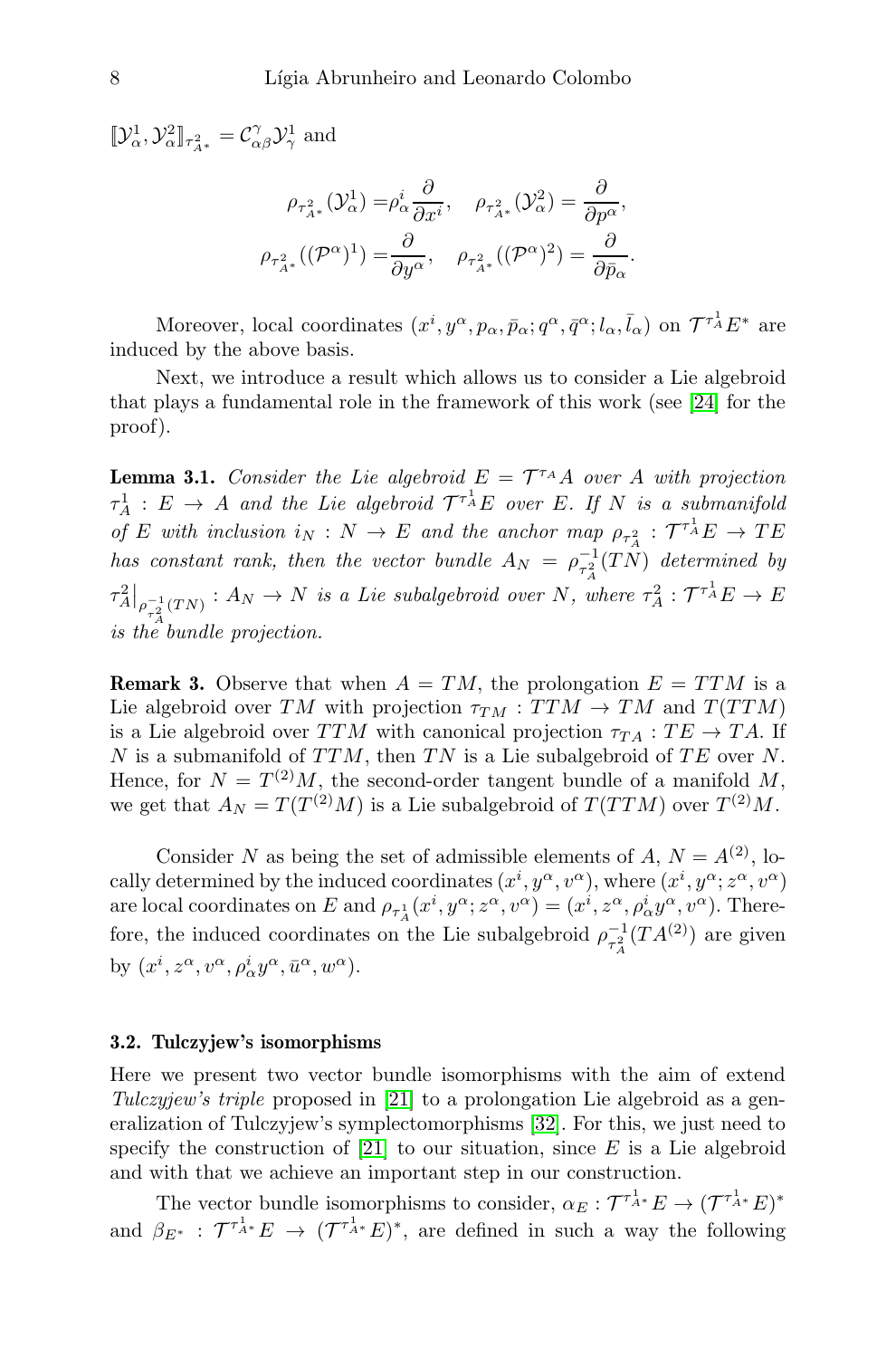diagram is commutative,



The vector bundle isomorphism  $\beta_{E^*}$  is determined by

<span id="page-8-0"></span> $\beta_{E^*}(v, z) = i(v, z)(\Omega_E(\tau_{A^*}^2(v, z))),$ 

for  $(v, z) \in \mathcal{T}^{\tau_A^*}E$  with  $v = (b, v_a) \in E$  and  $z \in T_v E^*$ , being  $\Omega_E$  the canonical symplectic section of  $\mathcal{T}^{\tau_A^1*}E$ .

In order to define  $\alpha_E$ , we need to introduce first a canonical involution. Let  $(v, w)$  be a point in  $(\mathcal{T}^{\tau_A^1} E)_e$  with  $e \in E_x$ ,  $x \in A$ , that is,  $\tau_A^2(v, w) = e$ such that  $x = \tau_A^1(e) = \tau_A^1(v)$ . Hence, there exists one and only one tangent vector  $\tilde{v} \in T_v E$  such that  $\tilde{v}(f \circ \tau_A^1) = (d^E f)(x)(e)$  for  $f \in C^{\infty}(A)$  and thus  $(e, \tilde{v})$  is an element of  $(\mathcal{T}^{\tau_A^1} E)_v$ . Indeed, the vector  $\tilde{v}$  projects to  $\rho_{\tau_A^1}(e)$ , since  $((T_v \tau_A^1)(\tilde{v}))f = \rho_{\tau_A^1}(e)f$  for all  $f \in C^{\infty}(A)$ .

Definition 3.2. The canonical involution associated with the Lie algebroid A is the smooth involution  $\sigma_E: \mathcal{T}^{\tau_A^1} E \to \mathcal{T}^{\tau_A^1} E$  given by  $\sigma_E(v, w) = (e, \tilde{v})$ .

Notice that, the map  $\sigma_E$  satisfies  $\sigma_E^2 = Id$  and  $\bar{p}_i \circ \sigma_E = \tau_A^2$ , where  $\bar{pr}: \mathcal{T}^{\tau_A^1} E \to E$  is the canonical projection onto E.

The canonical involution allows us to define the vector bundles isomorphism  $\alpha_E: \mathcal{T}^{\tau_A^1*}E \to (\mathcal{T}^{\tau_A^1}E)^*$  as follows: let  $\langle \cdot, \cdot \rangle : E \times E^* \to \mathbb{R}$  be the pairing given by  $\langle w, w^* \rangle = w^*(w)$ , for  $w \in E_x$  and  $w^* \in E_x^*$ , with  $x \in A$ . If  $v \in E$ ,  $(v, z_w) \in (\mathcal{T}^{\tau_A^1} E)_v^*$  and  $(v, z_{w^*}) \in (\mathcal{T}^{\tau_A^1*} E)_v$ , then  $(z_w, z_{w^*}) \in T_{(w,w^*)}(E \times E^*)$ where

$$
T_{(w,w^*)}(E \times E^*) = \{ (z'_w, z'_{w^*}) \in T_w E \times T_{w^*} E^* \mid (T_w \tau_A^1)(z'_w) = (T_{w^*} \tau_A^1)(z'_{w^*}) \}.
$$

We may now consider the map  $\widetilde{T(\cdot,\cdot)} : (\mathcal{T}^{\tau_A^1} E)^* \times \mathcal{T}^{\tau_A^1*} E \to \mathbb{R}$  defined by

$$
\widetilde{T\langle \cdot, \cdot \rangle}((v, z_w); (v, z_{w^*})) = dt_{\langle w, w^* \rangle}((T_{(w, w^*)}\langle \cdot, \cdot \rangle)(z_w, z_{w^*})),
$$

where  $t \in \mathbb{R}$  and  $T\langle \cdot, \cdot \rangle : T(E \times E^*) \to T\mathbb{R}$  is the tangent map to the pairing. The pairing induces an isomorphism between the vector bundles  $\mathcal{T}^{\tau_A^1}E \to E$  and  $(\mathcal{T}^{\tau_A^1*}E)^* \to E$  which we also denote by  $\widetilde{T(\cdot,\cdot)}$ , that is,  $\widetilde{T(\cdot,\cdot)} : \mathcal{T}^{\tau_A^1} E \to (\mathcal{T}^{\tau_A^1*} E)^*$ , because this is a non-singular pairing (see [\[21\]](#page-18-11)).

Hence, we can consider the isomorphism of vector bundles  $\alpha_E^* : \mathcal{T}^{\tau_A^1} E \to$  $({\mathcal T}^{\tau_A^1*}E)^*$  given by

$$
\alpha_E^* = \widetilde{T\mathord{<}\cdot,\cdot\mathord{>}\circ\sigma_E},
$$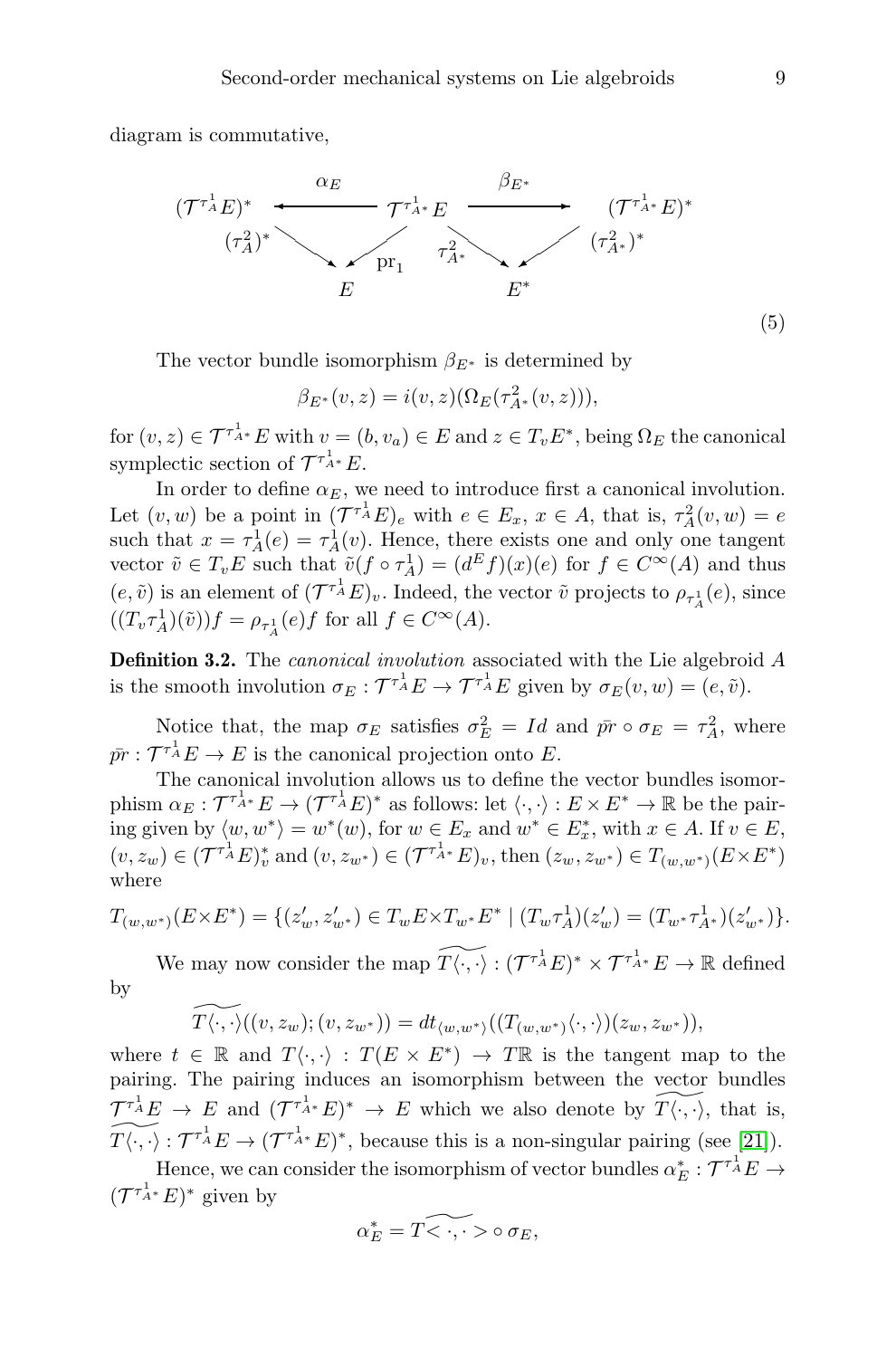with  $\sigma_E$ :  $\mathcal{T}^{\tau_A^1}E \to \mathcal{T}^{\tau_A^1}E$  the canonical involution. Finally, the isomorphism  $\alpha_E : \mathcal{T}^{\tau_A^1*} E \to (\mathcal{T}^{\tau_A^1} E)^*$  between the vector bundles  $\mathcal{T}^{\tau_A^1*} E \to E$ and  $({\mathcal T}^{\tau_A^1}E)^* \to E$  is considered simply as the dual map to  $\alpha_E^*: {\mathcal T}^{\tau_A^1}E \to$  $({\mathcal T}^{\tau_A^1*}E)^*$ . The diagram [\(5\)](#page-8-0) is designed by *Tulczyjew's triple for the prolon*gated Lie algebroid  $\mathcal{T}^{\tau_A^1}E$ .

By considering adapted coordinates  $(x^i, y^\alpha, p_\alpha, \bar{p}_\alpha; q^\alpha, \bar{q}^\alpha, l_\alpha, \bar{l}_\alpha)$  from the basis of sections  $\{\mathcal{Y}_{\alpha}^{(1)}, \mathcal{Y}_{\alpha}^{(2)}, (\mathcal{P}^{\alpha})^{(1)}, (\mathcal{P}^{\alpha})^{(2)}\}$  of  $\mathcal{T}^{\tau_A^1} E^*$ , the local representation of  $\alpha_E$  is given by

$$
\alpha_E(x^i, y^\alpha, p_\alpha, \bar{p}_\alpha; q^\alpha, \bar{q}^\alpha, l_\alpha, \bar{l}_\alpha) = (x^i, y^\alpha, q^\alpha, \bar{q}^\alpha; l_\alpha + C_{\alpha\beta}^\gamma p_\gamma q^\beta, \bar{l}_\alpha, p_\alpha, \bar{p}_\alpha). \tag{6}
$$

**Remark 4.** If  $A = TM$ , then  $E = TTM$  and it is straightforward to note that the vector bundle isomorphisms  $\alpha_{TTM} : T(T^*TM) \to T^*(TTM)$  and  $\beta_{(TTM)^*}: T(T^*TM) \to T^*(T^*TM)$  are the ones constructed by León and Lacomba in [\[20\]](#page-18-15).

# <span id="page-9-0"></span>3.3. Lagrangian submanifolds generating second-order Lagrangian dynamics Recall that given a finite-dimensional symplectic manifold  $(M, \omega)$  and a submanifold N of M, with canonical inclusion  $i_N : N \hookrightarrow M$ , then N is a Lagrangian submanifold if  $i_N^* \omega = 0$  and dim  $N = \frac{1}{2}$ dim M.

It is well know that given a manifold M and a function  $S : M \to \mathbb{R}$ , the submanifold Im  $dS \subset T^*M$  is Lagrangian [\[34\]](#page-19-2). There is a more general construction of the authors Sniatycki and Tulczyjew [\[31\]](#page-18-19) (see also [\[32\]](#page-18-18) and ´ [\[33\]](#page-19-3)) which we use to generate the dynamics.

**Theorem 3.3 (Sniatycki and Tulczyjew** [\[31\]](#page-18-19)). Let M be a smooth manifold,  $N \subset M$  a submanifold, and  $S: N \to \mathbb{R}$ . Then,

$$
\Sigma_S = \{ \mu \in T^*M \mid \pi_M(\mu) \in N \text{ and}
$$
  

$$
\langle \mu, v \rangle = \langle dS, v, \rangle \text{ for all } v \in TN \subset TM \text{ such that } \tau_M(v) = \pi_M(\mu) \}
$$

is a Lagrangian submanifold of  $T^*M$ , where  $\pi_M : T^*M \to M$  and  $\tau_M$ :  $TM \rightarrow M$  denote the cotangent and tangent bundle projections, respectively.

Turning back to the Lie algebroid formulation, consider a Lagrangian function  $L : A^{(2)} \to \mathbb{R}$  and the following Lagrangian Lie subalgebroid of  $({\mathcal T}^{\tau_A^1}E)^*$  (see Appendix A)

$$
\Sigma_{A_N} = \{ \mu \in (\mathcal{T}^{\tau_A^1} E)^* \mid i_{A_N}^* \mu = d^{A_N} L \},
$$

where  $A_N = \rho_{\tau_A^2}^{-1}(TN)$ ,  $i_{A_N}$ :  $A_N \to \mathcal{T}^{\tau_A^1}E$  is the canonical inclusion and  $N = A^{(2)}$ . Here  $d^{A_N}$  denotes the differential operator of the Lie subalgebroid  $A_N$  over  $A^{(2)}$ .

Consider induced coordinates  $(x^i, y^\alpha; z^\alpha, v^\alpha)$  on E. As we commented before, the set of admissible elements is characterized by the condition  $y^{\alpha} =$  $z^{\alpha}$  and induced coordinates on  $A^{(2)}$  are  $(x^{i}, y^{\alpha}, v^{\alpha})$ . Locally, the submanifold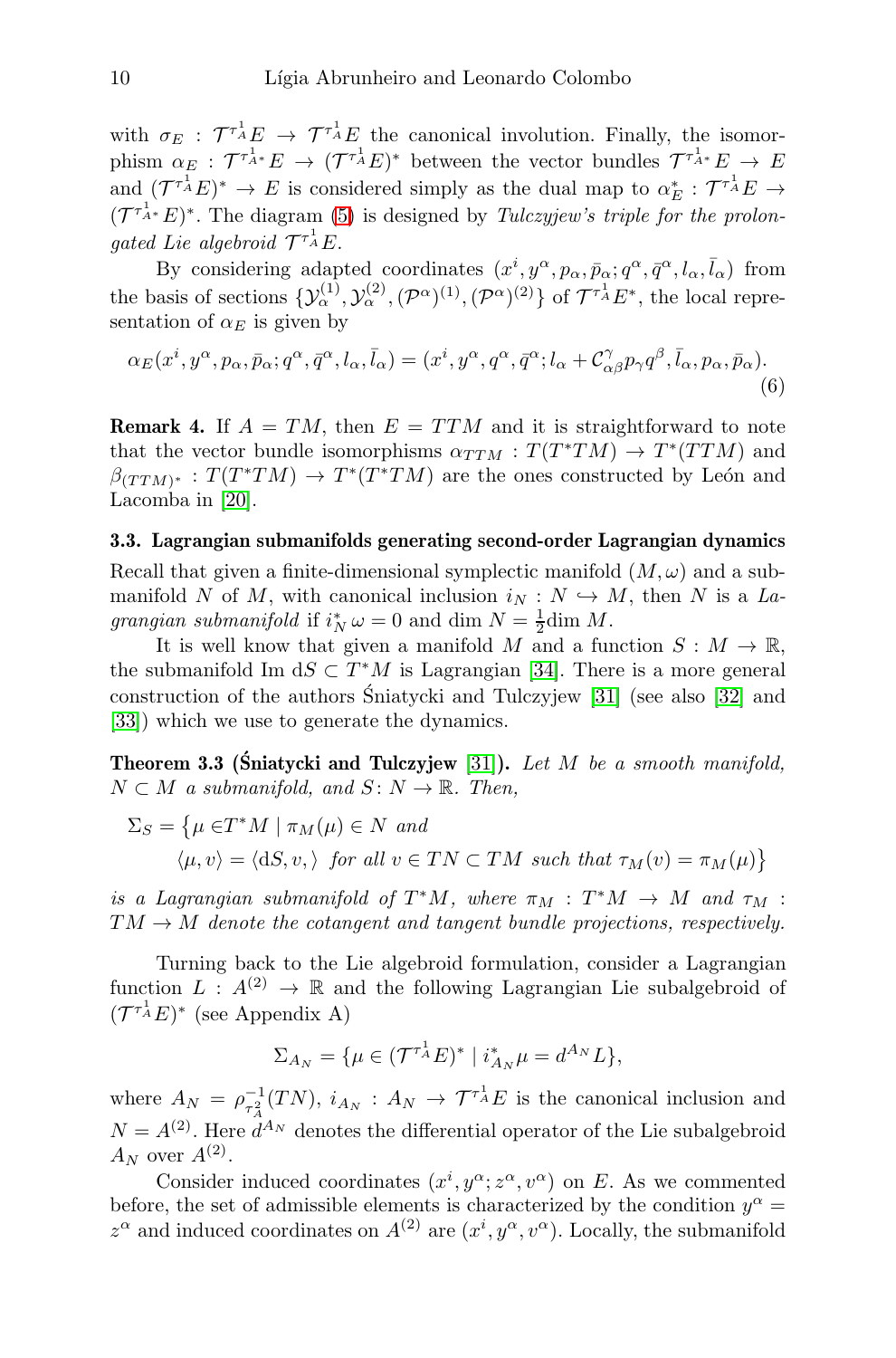$\Sigma_{A_N}$  is characterized by

<span id="page-10-0"></span>
$$
\mu_{\alpha} = \rho_{\alpha}^{i} \frac{\partial L}{\partial x^{i}} \tag{7}
$$

$$
\bar{\mu}_{\alpha} + \check{\mu}_{\alpha} = \frac{\partial L}{\partial y^{\alpha}}
$$
\n(8)

<span id="page-10-2"></span><span id="page-10-1"></span>
$$
\widetilde{\mu}_{\alpha} = \frac{\partial L}{\partial v^{\alpha}} \tag{9}
$$

where  $\{\mu_{\alpha}, \bar{\mu}_{\alpha}, \tilde{\mu}_{\alpha}\}\$  are sections of  $({\cal T}^{\tau_A^1}E)^*$ .

The following result gives rise to a special Lagrangian submanifold. Such a Lie submanifold generates the dynamics for systems defined on  $A^{(2)}$  and it is a result consequence of Corollary 8.3 in [\[21\]](#page-18-11).

**Proposition 1.**  $S_L = \alpha_E^{-1}(\Sigma_{A_N}) = \{x \in \mathcal{T}^{\tau_A^*}E \mid \alpha_E(x) \in \Sigma_{A_N}\} \subset \mathcal{T}^{\tau_A^*}E$  is a Lagrangian submanifold of  $\mathcal{T}^{\tau_A^1*}E$ .

Given a Lagrangian  $L$ , the Lagrangian submanifold  $S_L$  determines an implicit differential equation on  $\mathcal{T}^{\tau_A^1*}E$ . A curve  $\gamma$  in  $S_L$ , which maps  $t \in \mathbb{R} \mapsto$  $(\gamma_1(t), \gamma_2(t)) \in S_L$ , is called a *solution of the Lagrangian problem* determined by  $L: A^{(2)} \to \mathbb{R}$  if the curve  $\gamma_2: I \to TE^*, t \mapsto \gamma_2(t)$  is a tangent lift; that is,  $\gamma_2(t) = \dot{c}(t)$ , where  $c: I \to E^*$  is a curve in  $A^*$  given by  $T\tau_{A^*}^1 \circ \gamma_2$ , with  $T\tau_{A^*}^1 : TE^* \to E^*$  the canonical projection.

To obtain solutions of the dynamics given by  $S_L$  it is needed to extract the integrable part from a sequence of submanifolds of  $\mathcal{T}^{\tau_A^*}E$ ; that is, if  $\tau_{A^*}^2$ :  $\mathcal{T}^{\tau_{A^*}}E \to E^*$  then the algorithm is given by (see Remark 3.1 in [\[16\]](#page-18-1) and Appendix B):

$$
S^{0} := S_{L}, \quad S^{1} = S^{0} \cap \rho_{\tau_{A}^{1}}^{-1}(T(\tau_{A^{*}}^{2}(S^{0}))), \dots, S^{(l+1)} = S^{l} \cap \rho_{\tau_{A}^{1}}^{-1}(T(\tau_{A^{*}}^{2}(S^{l}))), \dots
$$

When the algorithm stabilizes, one obtains the second-order Euler-Lagrange equations on Lie algebroids.

Denoting by  $(x^i, y^\alpha, p_\alpha, \bar{p}_\alpha; z^\alpha, v^\alpha; l_\alpha, \bar{l}_\alpha)$  induced coordinates by the basis of sections of  $\mathcal{T}^{\tau_A^1} E^*, \{ \mathcal{Y}_{\alpha}^{(1)}, \mathcal{Y}_{\alpha}^{(2)}, (\mathcal{P}^{\alpha})^{(1)}, (\mathcal{P}^{\alpha})^{(2)} \}$  and using the expression of Tulczyjew's isomorphism and the condition  $y^{\alpha} = z^{\alpha}$ , equation [\(7\)](#page-10-0), [\(8\)](#page-10-1) and [\(9\)](#page-10-2) are equivalents to

$$
l_{\alpha} + C^{\gamma}_{\alpha\beta} p_{\gamma} z^{\beta} = \rho_{\alpha}^{i} \frac{\partial L}{\partial x^{i}},
$$
\n(10)

$$
\bar{l}_{\alpha} + p_{\alpha} = \frac{\partial L}{\partial y^{\alpha}},\tag{11}
$$

<span id="page-10-5"></span><span id="page-10-4"></span><span id="page-10-3"></span>
$$
\bar{p}_{\alpha} = \frac{\partial L}{\partial v^{\alpha}}.\tag{12}
$$

Differentiating with respect to the time equation [\(12\)](#page-10-3), using the condition  $\dot{\bar{p}}_{\alpha} = \bar{l}_{\alpha}$  and replacing into [\(11\)](#page-10-4) we have that

<span id="page-10-6"></span>
$$
p_{\alpha} = \frac{\partial L}{\partial y^{\alpha}} - \frac{d}{dt} \left( \frac{\partial L}{\partial v^{\alpha}} \right).
$$
 (13)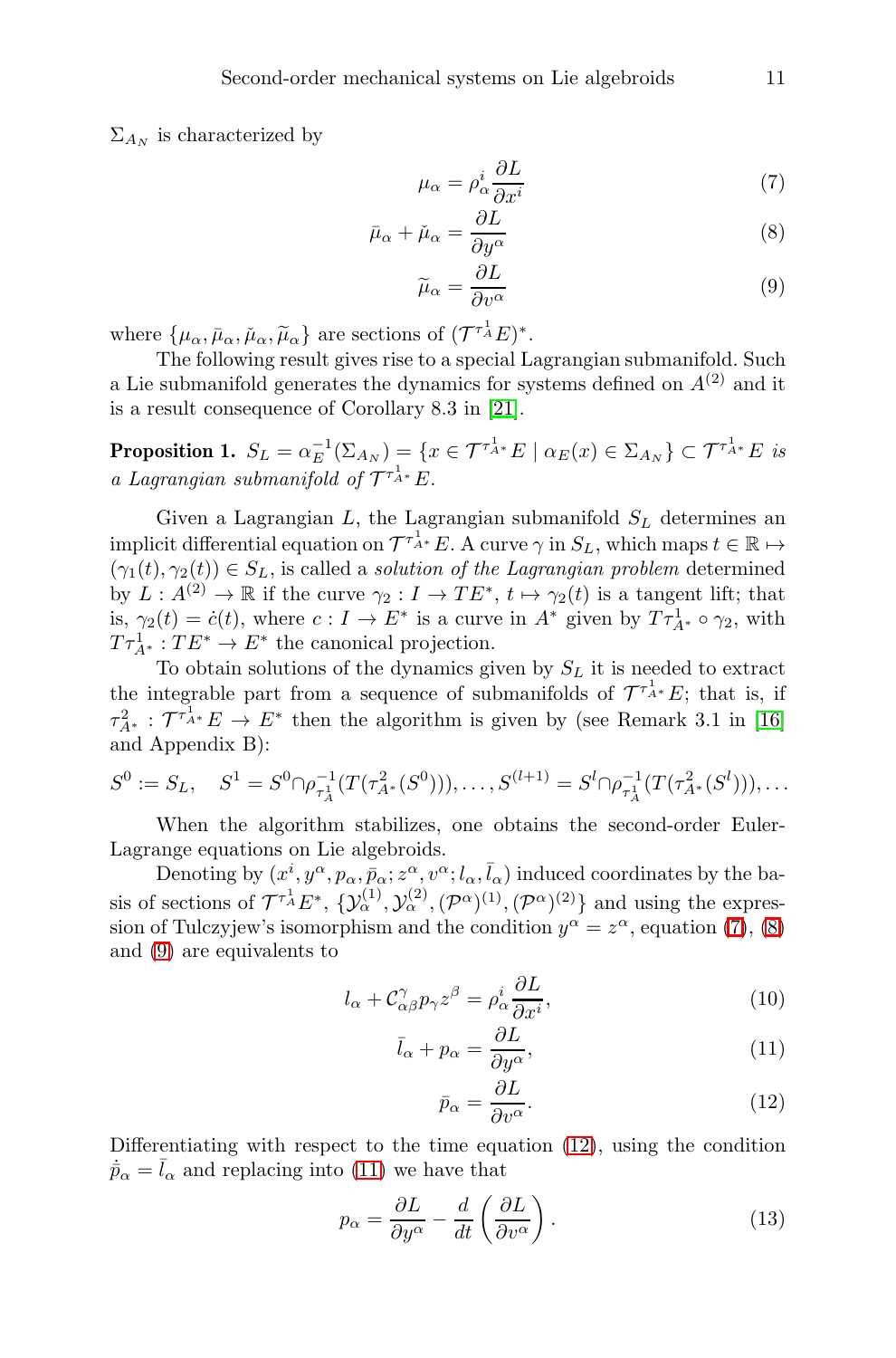Differentiating with respect to time the last equation, using the condition  $\dot{p}_{\alpha} = l_{\alpha}$  and replacing into [\(10\)](#page-10-5) we obtain that

$$
\frac{d}{dt}\left(\frac{\partial L}{\partial y^{\alpha}}\right) - \frac{d^{2}}{dt^{2}}\left(\frac{\partial L}{\partial v^{\alpha}}\right) + \mathcal{C}_{\alpha\beta}^{\gamma}p_{\gamma}z^{\beta} = \rho_{\alpha}^{i}\frac{\partial L}{\partial x^{i}}.
$$

Finally, replacing in the last equation the equation [\(13\)](#page-10-6), we obtain that

$$
\frac{d^2}{dt^2} \left( \frac{\partial L}{\partial v^{\alpha}} \right) - \mathcal{C}_{\alpha\beta}^{\gamma} z^{\beta} \frac{\partial L}{\partial y^{\alpha}} + \mathcal{C}_{\alpha\beta}^{\gamma} z^{\beta} \frac{d}{dt} \left( \frac{\partial L}{\partial v^{\alpha}} \right) + \rho_{\alpha}^{i} \frac{\partial L}{\partial x^{i}} - \frac{d}{dt} \left( \frac{\partial L}{\partial y^{\alpha}} \right) = 0.
$$

We summarize the previous derivation as follow:

**Proposition 2.** Let A be a Lie algebroid over M with bundle projection  $\tau_A$ :  $A \to M$ ,  $\mathcal{C}_{\alpha\beta}^{\gamma}$ ,  $\rho_{\alpha}^{i}$  the constant structures defined from the Lie algebroid structures of A and  $(x^{i}, y^{\alpha}, v^{\alpha})$ local coordinates on  $A^{(2)}$ . The second-order Euler-Lagrange equation for the Lagrangian  $L : A^{(2)} \to \mathbb{R}$ ; are given by

$$
\rho_{\alpha}^{i} y^{\alpha} = \frac{dx^{i}}{dt}, \quad v^{\alpha} = \frac{dy^{\alpha}}{dt},
$$

$$
0 = \frac{d^{2}}{dt^{2}} \frac{\partial L}{\partial v^{\alpha}} + C_{\alpha\beta}^{\gamma} y^{\beta} \frac{d}{dt} \left(\frac{\partial L}{\partial v^{\alpha}}\right) - \frac{d}{dt} \frac{\partial L}{\partial y^{\alpha}} - C_{\alpha\beta}^{\gamma} y^{\beta} \frac{d}{dt} \left(\frac{\partial L}{\partial y^{\alpha}}\right) + \rho_{\alpha}^{i} \frac{\partial L}{\partial x^{i}}.
$$

**3.3.1. Extension to constrained systems.** Let A be a Lie algebroid of rank n over a manifold M of dimension  $m: E$  the prolongation Lie algebroid of A over  $\tau_A : A \to M$  with rank  $2n$  and  $L : A^{(2)} \to \mathbb{R}$  be a Lagrangian function defined on the set of admissible elements. Consider  $\mathcal{M} \subset A^{(2)}$ , an embedded submanifold of  $A^{(2)}$  given by the vanishing of  $\bar{m}$  independent constraints functions  $\Psi^A$ :  $\mathcal{M} \to \mathbb{R}$ ,  $A = 1, \ldots, \overline{m}$ . Assume the constraints can be written as

$$
v^{A} = \Psi^{A}(x^{i}, y^{\alpha}, v^{a}), 1 \le A \le \bar{m}; \quad \bar{m} + 1 \le a \le n; 1 \le \alpha \le n.
$$

Then,  $(x^{i}, y^{\alpha}, v^{a})$  are local adapted coordinates for the submanifold M of  $A^{(2)}$ . Denote by  $i_{\mathcal{M}} : \mathcal{M} \to E$  the inclusion on E given by

$$
i_{\mathcal{M}}(x^i, y^\alpha, v^a) = (x^i, y^\alpha, b^\alpha, v^a, \Psi^A(x^i, y^\alpha, v^a)).
$$

As with unconstrained systems, we can construct the submanifold of  $({\mathcal T}^{\tau_A^1}E)^*$  as

$$
\Sigma_{\mathcal{M}} = \{ \mu \in (\mathcal{T}^{\tau_A^1} E)^* \mid i_{\mathcal{M}}^* \mu = d^N L \}.
$$

Locally, it is determined by

$$
\mu_i^{(1)} = \rho_\alpha^i \frac{\partial L}{\partial x^i} - \mu_A^{(4)} \rho_\alpha^i \frac{\partial \Psi^A}{\partial x^i},
$$

$$
\mu_\alpha^{(2)} + \mu_\alpha^{(3)} = \frac{\partial L}{\partial y^\alpha} - \mu_A^{(4)} \frac{\partial \Psi^A}{\partial y^\alpha},
$$

$$
\mu_a^{(4)} = \frac{\partial L}{\partial v^a} - \mu_A^{(4)} \frac{\partial L}{\partial v^a}.
$$

Therefore it is possible to construct the Lagrangian submanifold

$$
S_L = \alpha_E^{-1}(\Sigma_{\mathcal{M}}) = \{ x \in \mathcal{T}^{\tau_A^1*} E \mid \alpha_E^{-1}(x) \in \Sigma_{\mathcal{M}} \},
$$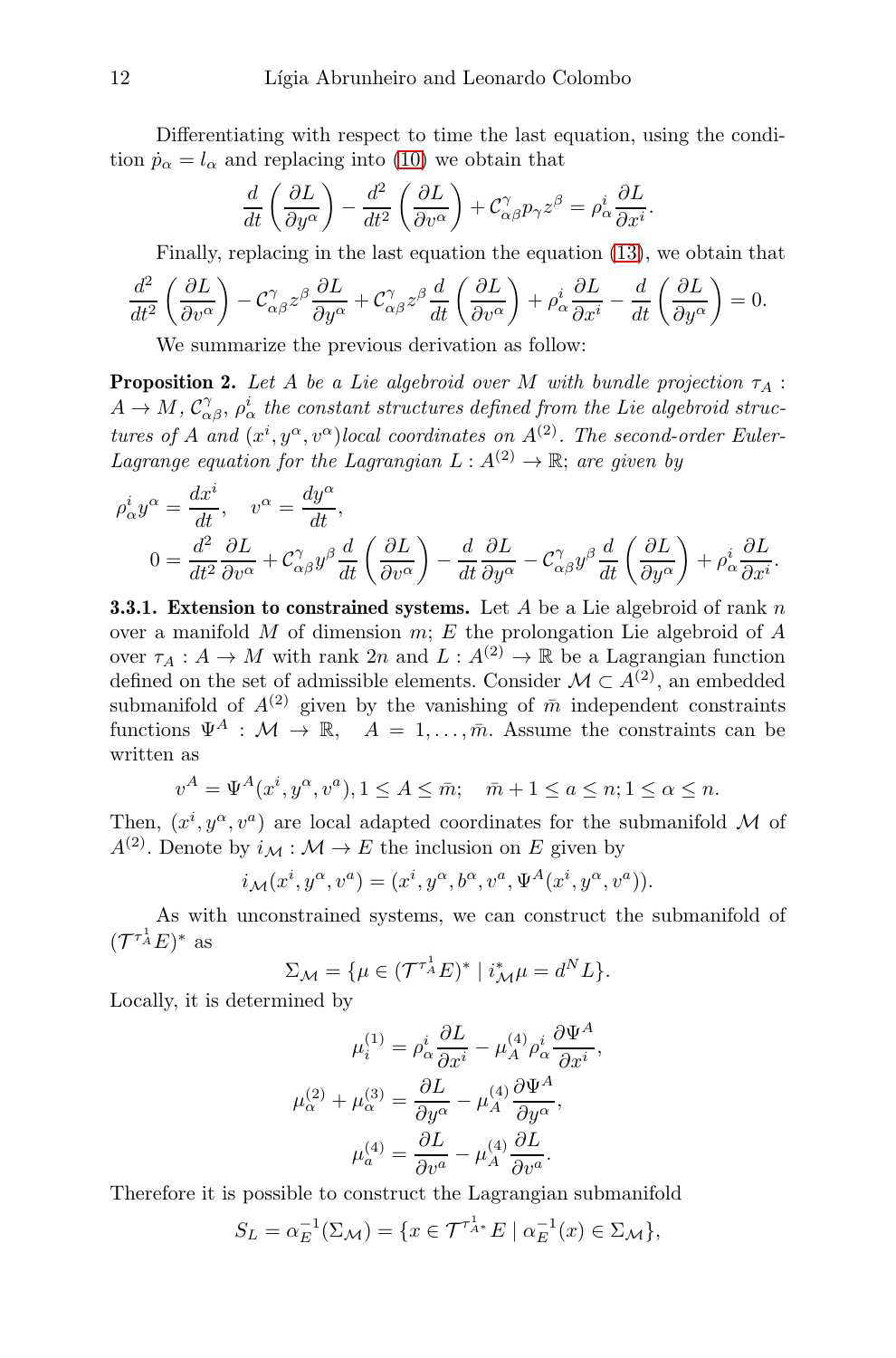and following the same procedure as before, it is possible to obtain the following system of differential equations

$$
l_{\alpha} + C^{\gamma}_{\alpha\beta} p_{\gamma} q^{\beta} = \rho_{\alpha}^{i} \frac{\partial L}{\partial x^{i}} - \mu_{A}^{(4)} \rho_{\alpha}^{i} \frac{\partial \Psi^{A}}{\partial x^{i}},
$$

$$
\bar{l}_{\alpha} + p_{\alpha} = \frac{\partial L}{\partial y^{\alpha}} - \mu_{A}^{(4)} \frac{\partial \Psi^{A}}{\partial y^{\alpha}},
$$

$$
\bar{p}_{\alpha} = \frac{\partial L}{\partial v^{a}} - \mu_{A}^{(4)} \frac{\partial \Psi^{A}}{\partial v^{\alpha}}.
$$

Differentiating with respect the time the last equation, using the condition  $\dot{\bar{p}}_{\alpha} = \bar{l}_{\alpha}$  and replacing in the second equation we obtain that

$$
p_{\alpha} = \frac{\partial L}{\partial y^{\alpha}} - \mu_A^{(4)} \frac{\partial \Psi^A}{\partial y^{\alpha}} - \frac{d}{dt} \left( \frac{\partial L}{\partial v^a} \right) + \mu_A^{(4)} \frac{\partial \Psi^A}{\partial v^a} + \mu_A^{(4)} \frac{d}{dt} \left( \frac{\partial \Psi^A}{\partial v^a} \right)
$$

and using that  $\dot{p}_{\alpha} = l_{\alpha}$  we have that

$$
0 = \frac{d}{dt} \left( \frac{\partial L}{\partial y^{\alpha}} \right) - \dot{\mu}_{A}^{(4)} \frac{\partial \Psi^{A}}{\partial y^{\alpha}} - \mu_{A}^{(4)} \frac{d}{dt} \left( \frac{\partial \Psi^{A}}{\partial y^{\alpha}} \right) - \frac{d^{2}}{dt^{2}} \left( \frac{\partial L}{\partial v^{a}} \right) + \ddot{\mu}_{A}^{(4)} \frac{\partial \Psi^{A}}{\partial v^{a}}
$$

$$
- \rho_{\alpha}^{i} \frac{\partial L}{\partial x^{i}} + 2 \dot{\mu}_{A}^{(4)} \frac{d}{dt} \left( \frac{\partial \Psi^{A}}{\partial v^{a}} \right) + \mu_{A}^{(4)} \frac{d^{2}}{dt^{2}} \left( \frac{\partial \Psi^{A}}{\partial v^{a}} \right) + C_{\alpha\beta}^{\gamma} y^{\beta} \frac{\partial L}{\partial y^{\alpha}}
$$

$$
- C_{\alpha\beta}^{\gamma} y^{\beta} \mu_{A}^{(4)} \frac{\partial \Psi^{A}}{\partial y^{\alpha}} - C_{\alpha\beta}^{\gamma} y^{\beta} \frac{d}{dt} \left( \frac{\partial L}{\partial v^{a}} \right) + C_{\alpha\beta}^{\gamma} y^{\beta} \dot{\mu}_{A}^{(4)} \frac{\partial \Psi^{A}}{\partial v^{a}}
$$

$$
+ C_{\alpha\beta}^{\gamma} y^{\beta} \mu_{A}^{(4)} \frac{d}{dt} \left( \frac{\partial \Psi^{A}}{\partial v^{\alpha}} \right) + \mu_{A}^{(4)} \rho_{\alpha}^{i} \frac{\partial \Psi^{A}}{\partial x^{i}}.
$$

The former equations together equations

$$
\rho^i_\alpha y^\alpha = \frac{dx^i}{dt}, v^a = \frac{dy^a}{dt}, v^A = \Psi^A(x^i, y^\alpha, v^a)
$$

are the second-order constrained Euler-Lagrange equations for  $L : A^{(2)} \to \mathbb{R}$ .

## 4. Examples

**Example 1.** Consider the Lie algebroid  $TM$ , with vector bundle projection denoted by  $\tau_{TM}: TM \to M$ . The prolongation of TM over  $\tau_{TM}$  is  $E = TTM$ . The prolongation of E over the bundle projection  $\tau_{(TTM)^*} : (TTM)^* \to TM$ is  $T(T^*TM)$  and  $TE$  is a Lie algebroid over E. If  $N\subset TTM$  is a submanifold of  $TTM$ , then  $\tau_{T(TTM)} |_{TN}$ :  $TN \to N$  is a Lie subalgebroid over N. The set of admissible elements is identified with the second order tangent bundle  $T^{(2)}M$ . Therefore, considering  $N = T^{(2)}M$  with local coordinates  $(x^i, y^i, v^i)$ ,  $T(T^{(2)}M)$  is a Lie subalgebroid over  $T^{(2)}M$ .

Local coordinates on  $T^*(TTM)$  denoted by  $(x^i, y^i, \dot{x}^i, \dot{y}^i, p_i^x, p_i^y, p_i^x, p_i^v)$ . The vector bundles isomorphisms  $\alpha_{TTM}$  :  $T(T^*TM) \rightarrow T^*(TTM)$  and  $\beta_{(TTM)^*}: T(T^*TM) \to T^*(T^*TM)$  are given by

$$
\alpha_{TTM}\left(x^{i},y^{i},p_{i}^{x},p_{i}^{y},\dot{x}^{i},\dot{y}^{i},\dot{p}_{i}^{x},p_{i}^{y}\right)=\left(x^{i},y^{i},\dot{x}^{i},\dot{y}^{i},p_{i}^{x},p_{i}^{y},\dot{p}_{i}^{x},p_{i}^{y}\right);
$$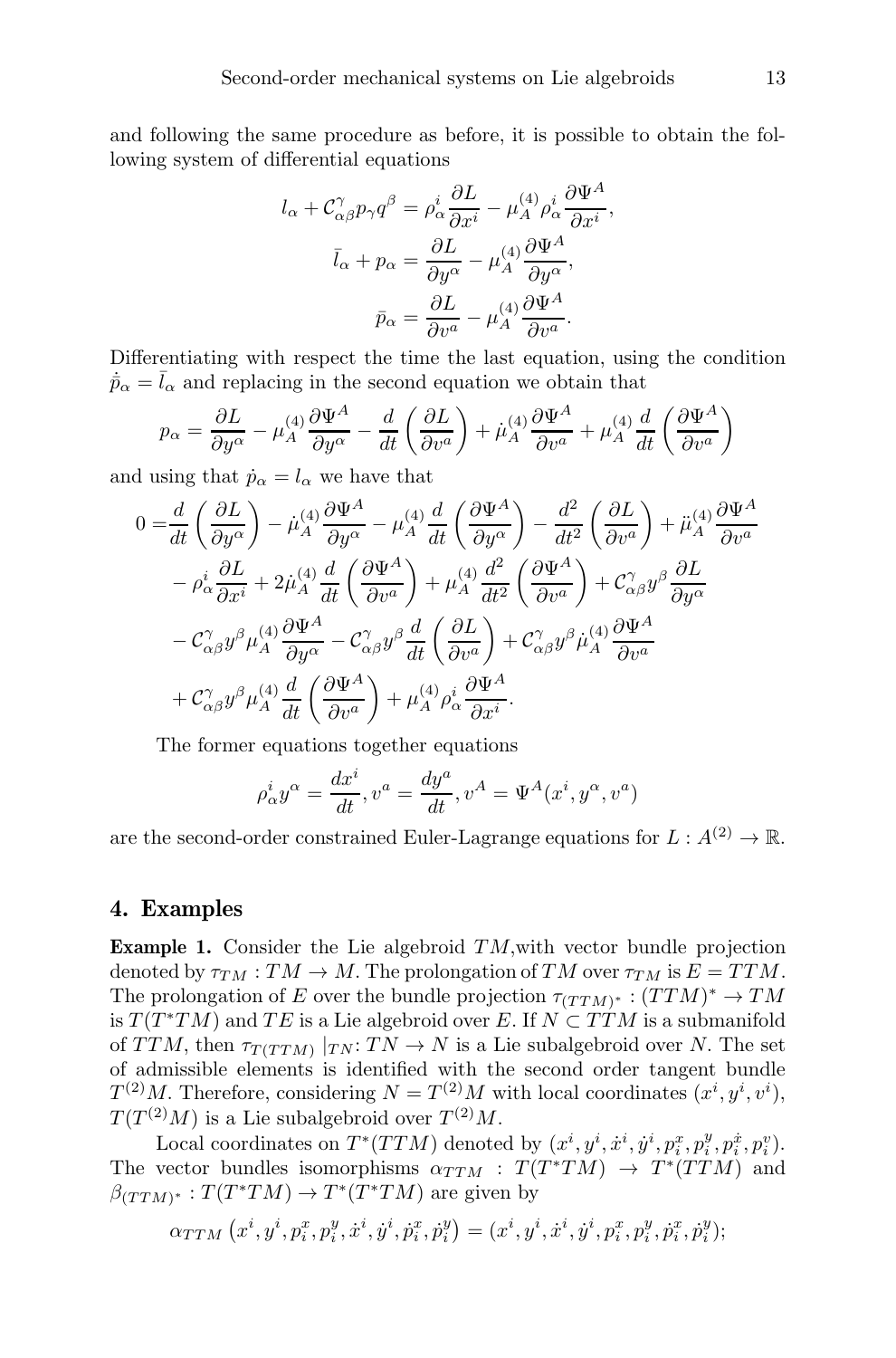$\beta_{(TTM)^*} (x^i, y^i, p_i^x, p_i^y, \dot{x}^i, \dot{y}^i, \dot{p}_i^x, \dot{p}_i^y) = (x^i, y^i, p_i^x, p_i^y, -\dot{p}_i^x, -\dot{p}^y, \dot{x}^i, \dot{y}^i).$ The Lagrangian Lie subalgebroid  $\Sigma_{T(2)M}$  is given by

$$
\Sigma_{T^{(2)}M} = \{ \mu \in T^*(TTM) \mid i_{TN}^* \mu = d^NL \} \subset T^*(TTM)
$$

where  $\mu = (x^i, y^i, \dot{x}^i, \dot{y}^i, p_i^x, p_i^y, \dot{p}_i^x, \dot{p}_i^y)$  and  $i_{TN} : TN \rightarrow T(TTM)$  is the canonical inclusion. Therefore,

$$
S_L = \alpha_{TTM}^{-1}(\Sigma_{T^{(2)}M}) = \{ x \in T(T^*TM) \mid \alpha_{TTM}(x) \in \Sigma_{T^{(2)}M} \}
$$

is a Lagrangian submanifold of  $T(T^*TM)$  and  $\Sigma_{T^{(2)}M}$  is locally characterized by the equation

$$
p_i^x = \frac{\partial L}{\partial x^i}, \quad p_i^y + \dot{p}_i^x = \frac{\partial L}{\partial y^i}, \quad \dot{p}_i^y = \frac{\partial L}{\partial v^i}.
$$

Proceeding as in Section [3.3,](#page-9-0) we recover the geometric formulation of the second-order Euler-Lagrange equations obtained by de León and Lacomba in [\[20\]](#page-18-15). In particular, the second-order Euler-Lagrange equations reduce to

$$
0 = \frac{\partial L}{\partial x^i} + \frac{d^2}{dt^2} \left( \frac{\partial L}{\partial v^i} \right) - \frac{d}{dt} \left( \frac{\partial L}{\partial y^i} \right), \quad y^i = \dot{x}^i, \quad v^i = \frac{d}{dt} \dot{x}^i.
$$

Assume we have some constraint functions  $v^A = \Psi^A(x^i, y^\alpha, v^a)$ , at this point, it is a direct computation to corroborate that the second-order constrained equations are

$$
0 = \frac{d}{dt} \left( \frac{\partial L}{\partial y^A} \right) - \dot{\mu}_{\alpha}^{(4)} \frac{\partial \Psi^{\alpha}}{\partial y^A} - \mu_{\alpha}^{(4)} \frac{d}{dt} \left( \frac{\partial \Psi^{\alpha}}{\partial y^A} \right) - \frac{d^2}{dt^2} \left( \frac{\partial L}{\partial v^a} \right) + \ddot{\mu}_{\alpha}^{(4)} \frac{\partial \Psi^A}{\partial v^a}
$$
  
+  $2 \dot{\mu}_{\alpha}^{(4)} \frac{d}{dt} \left( \frac{\partial \Psi^{\alpha}}{\partial v^a} \right) + \mu_{\alpha}^{(4)} \frac{d^2}{dt^2} \left( \frac{\partial \Psi^{\alpha}}{\partial v^a} \right) - \frac{\partial L}{\partial x^A} + \mu_{\alpha}^{(4)} \frac{\partial \Psi^A}{\partial x^A},$   
together with  $v^{\alpha} = \Psi^{\alpha}(x^A, y^A, v^a), y^i = \frac{dx^i}{dt}, v^a = \frac{dy^a}{dt}.$ 

Example 2. Consider the Lie algebroid given by a finite dimensional real Lie algebra  $\mathfrak g$  over a point g, where  $\tau_{\mathfrak g}: \mathfrak g \to \{g\}$  denotes the bundle projection. The fiber of the prolongation  $\mathcal{T}^{\tau_{\mathfrak{g}}}$  which contain the element  $\xi \in \mathfrak{g}$  is  $\mathfrak{g} \times T_{\xi} \mathfrak{g}$ , that is,  $\mathcal{T}^{\tau_{\mathfrak{g}}} \mathfrak{g} = \bigcup_{\mathfrak{g} \in T_{\xi} \mathfrak{g}} \mathfrak{g}$  and the structure of the Lie algebroid ξ∈g

 $(\mathcal{T}^{\tau_{\mathfrak{g}}},[\![\cdot,\cdot]\!],\rho_{\mathfrak{g}})$  over  $\mathfrak g$  is characterized by the bracket of sections and anchor map:  $[(\xi, X), (\eta, Y)] = ([\xi, \eta]_{\mathfrak{q}}, [X, Y])$ , and  $\rho_{\mathfrak{q}}(\xi, X) = X$  for any  $\xi, \eta \in \mathfrak{g}$ and  $X, Y \in \mathfrak{X}(\mathfrak{g})$ .

Given a basis of section on g it is possible to induce local coordinates  $(\xi_1, \xi_2, \xi_3)$  on the prolongation Lie algebroid, where  $\mathcal{T}^{\tau_{\mathfrak{g}}} \mathfrak{g} = \mathfrak{g} \times \mathfrak{g} \times \mathfrak{g} =: 3\mathfrak{g}$ . The bundle projection is denoted by  $\tau_{\mathfrak{g}}^1$  and defined to be the projection onto the first factor; and the anchor map  $\rho_{\mathfrak{g}}^1: 3\mathfrak{g} \to T\mathfrak{g}$  is given by  $\rho_{\mathfrak{g}}^1(\xi_1, \xi_2, \xi_3) =$  $(\xi_1, \xi_3)$ . The set of admissible elements is given by  $\mathfrak{g}^{(2)} = \mathfrak{g} \times \mathfrak{g} = 2\mathfrak{g}$ , where the inclusion  $i_{3\mathfrak{g}}: 2\mathfrak{g} \to 3\mathfrak{g}$  is  $i_{3\mathfrak{g}}(\xi, \eta) = (\xi, \xi, \eta)$ .

Note that  $E^* = \mathfrak{g}^*$  and denoting by  $\tau_{\mathfrak{g}^*} : \mathfrak{g}^* \to \{g\}$  we have  $\mathcal{T}^{\tau_{\mathfrak{g}^*}} \mathfrak{g} =$  $\mathfrak{g} \times \mathfrak{g}^* \times \mathfrak{g}^* =: \mathfrak{g} \times 2\mathfrak{g}^*,$  a Lie algebroid over  $\mathfrak{g}^*,$  with bundle projection determined by the projection onto the second factor, that is,  $\tau_{\mathfrak{g}^*}^1 : \mathfrak{g} \times 2\mathfrak{g}^* \to \mathfrak{g}^*$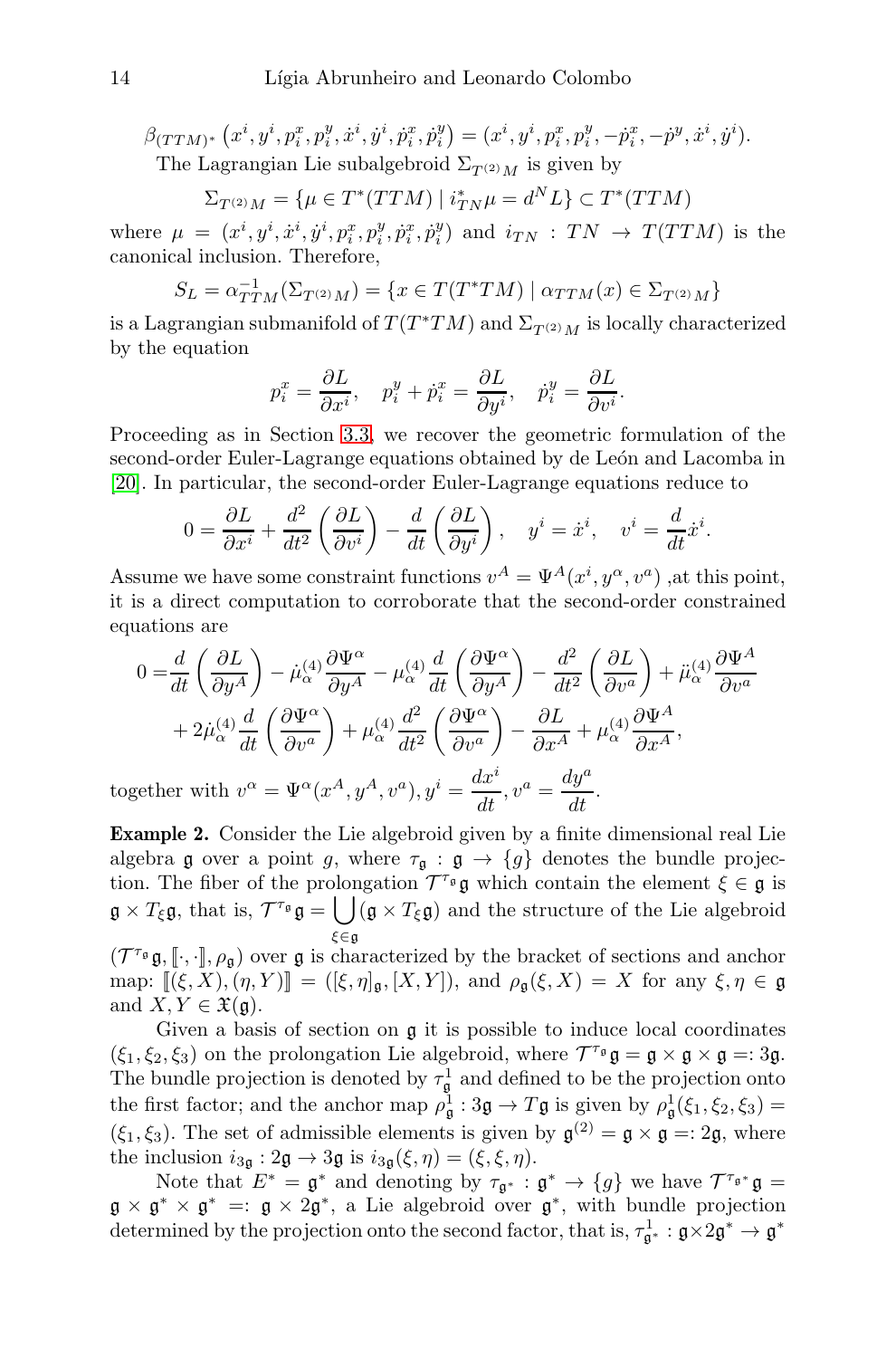is given by  $\tau_{\mathfrak{g}^*}^1(\xi,\mu_1,\mu_2) = \mu_2$ . Note also that  $\mathcal{T}^{\tau_{\mathfrak{g}}}^1(\mathcal{T}^{\tau_{\mathfrak{g}}}) \simeq 7\mathfrak{g}$  is a Lie algebroid over 3g. Lemma [3.1](#page-7-0) tell us that by considering the submanifold of 3g determined by the set of admissible elements 2g, then  $A_N = \rho_2^{-1}(T(2g))$ is a Lie subalgebroid over  $2\mathfrak{g}$ , where  $\rho_2$ :  $7\mathfrak{g} \rightarrow 3\mathfrak{g} \times T(3\mathfrak{g})$  denotes the anchor map of the Lie algebroid 7g over 3g. Consider the following identifications that locally provide [\(3\)](#page-6-0) and [\(4\)](#page-6-1)  $(\mathcal{T}^{\tau_{\mathfrak{g}}^{1}}(3\mathfrak{g}))^{*} \simeq 3\mathfrak{g} \times 4\mathfrak{g}^{*}, \ \mathcal{T}^{\tau_{\mathfrak{g}}^{1}}(3\mathfrak{g}) \simeq (\mathfrak{g} \times$  $(2\mathfrak{g}^*)\times (2\mathfrak{g}\times 2\mathfrak{g}^*), \text{ and } \left(\mathcal{T}^{\tau^1_{\mathfrak{g}^*}}(3\mathfrak{g})\right)^*\simeq (2\mathfrak{g}^*\times \mathfrak{g})\times (2\mathfrak{g}^*\times 2\mathfrak{g}).$ 

Denoting by  $\bar{r} = (\xi, p, \bar{p}, q, \bar{q}, l, \bar{l})$  an element of  $(\mathfrak{g} \times 2\mathfrak{g}^*)$  the Tulczyjew's symplectomorphism is given by  $\alpha_{3\mathfrak{g}}(\bar{r}) = (\xi, l + \mathrm{ad}_q^* p, \bar{l}, q, \bar{q}, p, \bar{p}) \in (2\mathfrak{g}^* \times$  $\mathfrak{g}$   $\times$  (2 $\mathfrak{g}^* \times 2\mathfrak{g}$ ). Therefore, for  $\bar{\gamma} = ((\mu_1, \mu_2, \xi_1), (\mu_3, \mu_4, \xi_2, \xi_3)) \in (2\mathfrak{g}^* \times \mathfrak{g}) \times$  $(2\mathfrak{g}^* \times 2\mathfrak{g}),$ 

 $\alpha_{3\mathfrak{g}}^{-1}(\bar{\gamma}) = (\xi_1, \mu_3 - \mathrm{ad}^*_{\xi_3} \mu_1, \mu_4, \mu_2, \xi_2, \xi_3, \mu_1, \mu_2).$ 

The dynamics on  $\Sigma_{2\mathfrak{g}} \subset (2\mathfrak{g}^* \times \mathfrak{g}) \times (2\mathfrak{g}^* \times 2\mathfrak{g})$  is locally described by

$$
\mu_3 = \mathrm{ad}^*_{\xi_3} \mu_1, \quad \mu_4 = \frac{\partial L}{\partial \xi_1} - \mu_1, \quad \mu_2 = \frac{\partial L}{\partial \xi_2}.
$$

Proceeding as in Section [3.3,](#page-9-0) and using the identification  $\xi_1 = \xi_3$  the second-order Euler-Lagrange equations for a Lagrangian  $L: 2\mathfrak{g} \to \mathbb{R}$  are

$$
\frac{d^2}{dt^2} \left( \frac{\partial L}{\partial \xi_2} \right) - \frac{d}{dt} \left( \frac{\partial L}{\partial \xi_1} \right) = \mathrm{ad}^*_{\xi_1} \left( \frac{d}{dt} \left( \frac{\partial L}{\partial \xi_2} \right) \right) - \mathrm{ad}^*_{\xi_1} \left( \frac{\partial L}{\partial \xi_1} \right).
$$

# Appendices

#### Appendix A:

The aim of this Appendix consists on discuss the existence of a Lagrangian Lie subalgebroid used in Section 3.3. More precisely, if  $(A, \lbrack \cdot, \cdot \rbrack, \rho)$  is a Lie algebroid over M, the submanifold  $\Sigma_{A_N} \subset (\mathcal{T}^{\tau_A^1} E)^*$ , given by

$$
\Sigma_{A_N} = \{ \mu \in (\mathcal{T}^{\tau_A^1} E)^* \mid i_{A_N}^* \mu = d^{A_N} L \},
$$

where  $A_N = \rho_{\tau_A^2}^{-1}(TN)$ ,  $i_{A_N} : A_N \to \mathcal{T}^{\tau_A^1}E$  is the canonical inclusion and  $N = A^{(2)}$  is a Lagrangian Lie subalgebroid of  $({\mathcal T}^{\tau_A^1}E)^*$ .

First we recall the construction done in Section 7 [\[21\]](#page-18-11) and then we apply it to our situation.

Denote  $(x^i)$  local coordinates on M,  $i = 1, ..., n = dim(M) \{e_{\alpha}\}\$  with  $\alpha = 1, \ldots, m = \text{rank}(A)$  a basis of sections of A and  $\{e^{\alpha}\}\$ its dual, a basis of  $A^*$  over M. In this basis, the differential of a smooth function on M,  $f: M \to \mathbb{R}$  is given by  $d^A f = \frac{\partial f}{\partial x^i} \rho^i_\alpha e^\alpha \in \Gamma(A^*)$ . Both basis induce local coordinates on A and  $A^*$  respectively, denoted by  $(x^i, y^{\alpha}) \in A$  and  $(x^i, p_{\alpha}) \in A$ A<sup>∗</sup> respectively.

Define the submanifold of  $A^*$  determined by  $S = \text{Im}(d^A f)$ . Local coordinates on S are induced by the basis  ${e^{\alpha}}$  as  $(x^{i}, \frac{\partial f}{\partial x^{j}})$  $\frac{\partial f}{\partial x^i} \rho^i_\alpha(x)$  $\setminus$  $\in A^*$  describing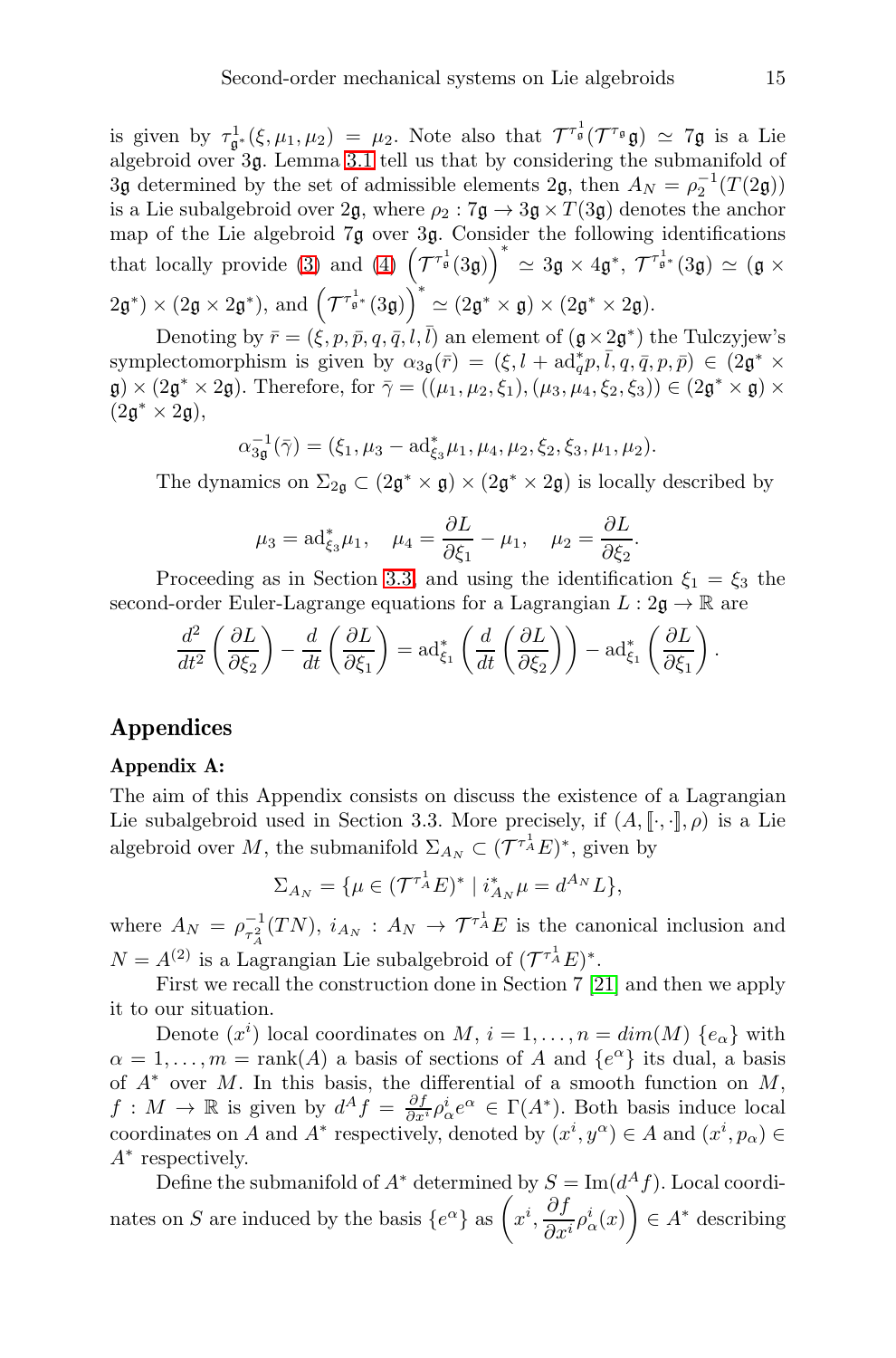locally the submanifold S as

$$
S = \operatorname{Im}(d^A f) = \left\{ (x^i, p_\alpha) \in A^* | p_\alpha = \frac{\partial f}{\partial x^i} \rho_\alpha^i \right\}
$$

From Section [2](#page-2-0) we know that The prolongation  $\mathcal{T}^{\tau_A*}A$  of A over the vector bundle projection  $\tau_{A^*}: A^* \to M$  is a symplectic Lie algebroid. Besides this, if  $x \in M$  then  $j_x: TA_x^* \to \mathcal{T}^{\tau_{A^*}}A$ ,  $i_x: A_x^* \to A^*$  is a Lagrangian Lie subalgebroid of  $\mathcal{T}^{\tau_{A^*}}A$ , where  $j_x$  and  $i_x$  are defined by

$$
j_x(v) = (0(x), v), \quad i_x(\alpha) = \alpha,
$$

for  $v \in TA_x^*$ ,  $\alpha \in A_x^*$ , with  $0: M \to A$  the zero section of A (see [\[21\]](#page-18-11), Section 7).

For  $\gamma \in \Gamma(A^*)$ , denote by  $F_{\gamma}$  the vector bundle over  $\gamma(M)$  given by

$$
F_{\gamma} = \{ (b, (T\gamma)(\rho(b))) \in A \times TA^* \mid b \in A \}
$$
\n
$$
(14)
$$

and by  $j_{\gamma}: F_{\gamma} \to \mathcal{T}^{\tau_{A^*}}A$  and  $i_{\gamma}: \gamma(M) \to A^*$  the canonical inclusions. The pair  $((Id, T\gamma \circ \rho), \gamma)$  is an isomorphism between the vector bundles A and  $F_{\gamma}$ , where the map  $(Id, T\gamma \circ \rho) : A \to F_{\gamma}$  is given by

$$
(Id, T\gamma \circ \rho)(b) = (b, T\gamma(\rho(b))), \text{ for } b \in A.
$$

Hence,  $F_{\gamma}$  is a Lie algebroid over  $\gamma(M)$ . In [\[21\]](#page-18-11) (Proposition 7.3) it was shown that if  $\gamma \in \Gamma(A^*)$  then  $j_{\gamma}: F_{\gamma} \to \mathcal{T}^{\tau_{A^*}}A$ ,  $i_{\gamma}: \gamma(M) \to A^*$  is a Lagrangian Lie subalgebroid over  $\gamma(M) \subset A^*$  of the symplectic Lie algebroid  $\mathcal{T}^{\tau_{A^*}}A$  over  $A^*$  if and only if  $d^A \gamma = 0$ .

Next we will apply the previous construction and the result in Propo-sition 7.3 of [\[21\]](#page-18-11) to our situation. Consider the map  $\gamma = d^A f \in \Gamma(A^*)$ , then  $\gamma(M) = \text{Im}d^A f = \text{Im}\gamma$ . The map  $T\gamma : TM \to TS = T(\text{Im}d^A f)$  is given by

$$
T\gamma(x^i, \dot{x}^i) = \left(x^i, \rho^i_\alpha \frac{\partial f}{\partial x^i}, \dot{x}^i, \frac{\partial^2 f}{\partial x^i \partial x^j} \dot{x}^j \rho^i_\alpha + \frac{\partial f}{\partial x^i} \frac{\partial \rho^i_\alpha}{\partial x^j} \rho^j_\beta y^\beta\right).
$$

Therefore  $F_{\gamma}$  is locally described by

$$
F_{\gamma} = \Big\{ (x^i, y^{\alpha}, p_{\alpha}, \bar{p}_{\alpha}) \in \mathcal{T}^{\tau_{A^*}} A \vert p_{\alpha} = \rho_{\alpha}^i \frac{\partial f}{\partial x^i}, \bar{p}_{\alpha} = \frac{\partial^2 f}{\partial x^i \partial x^j} \dot{x}^j \rho_{\alpha}^i + \frac{\partial f}{\partial x^i} \frac{\partial \rho_{\alpha}^i}{\partial x^j} \rho_{\beta}^j y^{\beta} \Big\}.
$$

Since  $d^A \gamma = (d^A)^2 f = 0$  by Proposition 7.3, [\[21\]](#page-18-11)  $F_{(\text{Im} d^A f)}$  is a Lagrangian Lie subalgebroid over S of the symplectic Lie algebroid  $\tilde{\mathcal{T}}^{\tau_A^*}A$ . This also implies that  $rank(F_\gamma) = \frac{1}{2}rank(\mathcal{T}^{\tau_{A^*}}A)$  and  $\Omega_{i(a^*)}|_{j(F_\gamma) \times j(F_\gamma)} = 0$  for  $a^* \in S = \gamma(M) = \text{Im} d^A f.$ 

By Lemma [3.1](#page-7-0) if N is a submanifold of M,  $A_N = \rho^{-1}(TN)$  is a Lie algebroid over N. Consider local coordinates  $(x^{j})$  on N with  $j = 1, ..., k < n$ and  $i_N(x^j) = (x^j, x^I = 0) \in M$ , with  $I = 1, ..., n - k$ .

Denote by  $\{\sigma_a\}$  a basis of section for  $A_N$  and extend this to M such that  $e_a: M \to A$  satisfies  $e_a|_N = \sigma_a$ . Therefore, we can complete this basis to a basis of section for A,  $\{e_a, e_A\} = \{e_\alpha\}$ . This basis of sections induce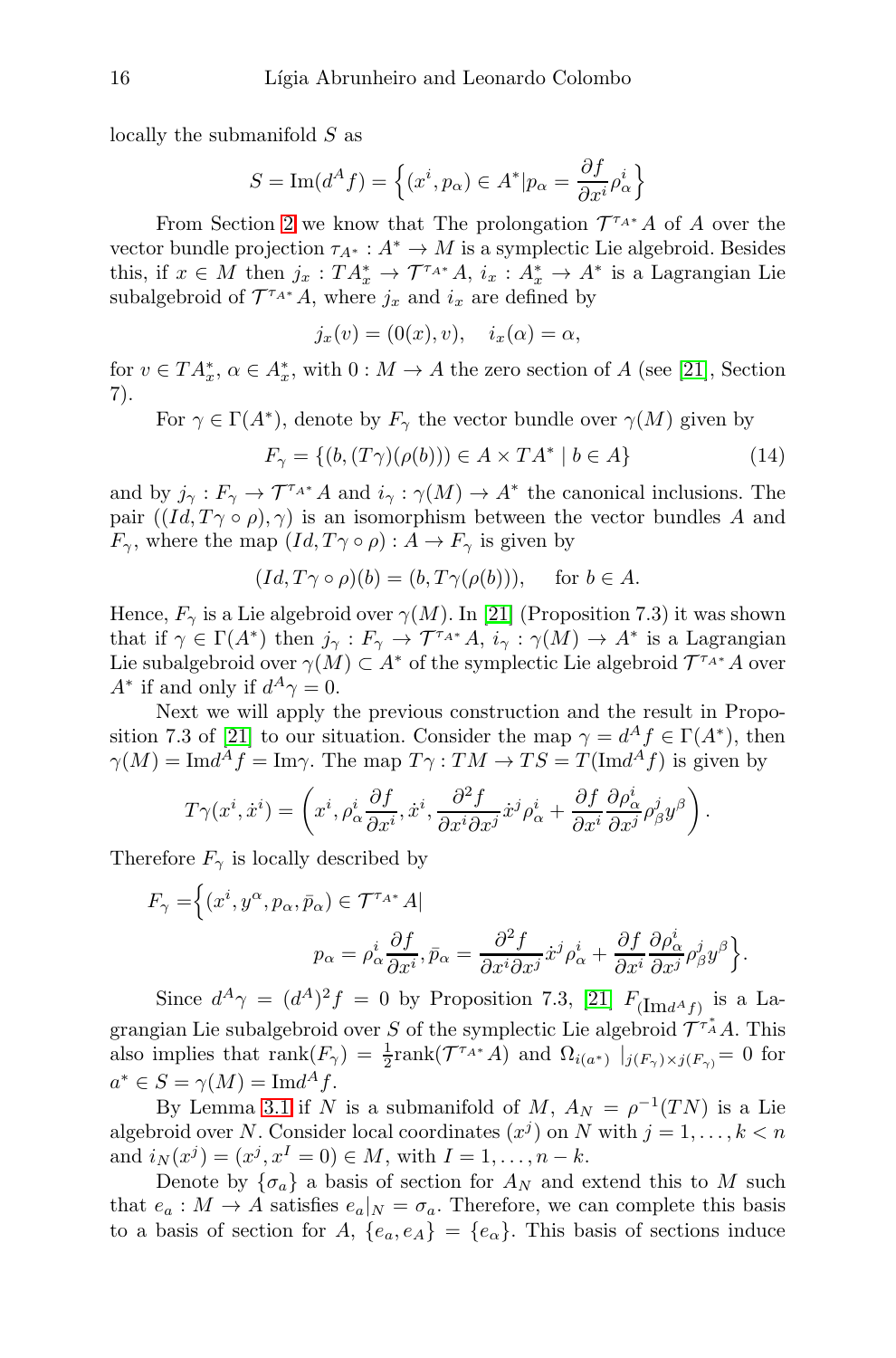local coordinates  $(x^j, x^I, y^a, y^A)$  on A. Therefore,  $A_N$  is locally described by  $(x^j, x^I = 0, y^a, y^A = 0)$ , that is,  $(x^j, y^a)$  are local coordinates on  $A_N$ .

For  $f \in C^{\infty}(M)$  we have that  $d^{A_N} f = \frac{\partial f}{\partial x^j} \rho_a^j e^a$  where  $\{e^a, e^A\}$  is the dual basis of  $\{e_a, e_A\}$ . The basis  $\{e^a, e^A\}$  indeces local coordinates  $(x^j, p_a)$ on  $A_N^*$ . Then, if we denote by  $S = \text{Im } d^{A_N} f$ , S is locally described by

$$
\widetilde{S} = \left\{ (x^j, p_a) \in A_N^* | p_a = \frac{\partial f}{\partial x^j} \rho_a^j \right\} \in A_N^*,
$$

with canonical inclusion on  $A^*$  determined by  $(x^j, 0, \rho_a^j \frac{\partial f}{\partial x^j}, p_A) \in A^*$ .

Consider the prolongation of A by  $\tau_{A_N^*}: A_N^* \to N$ 

$$
\mathcal{T}^{\tau_{A_N^*}} A = \left\{ (b, p_{a^*}) \in A \times T_{a^*} A_N^* | \rho(b) = (T \tau_{A_N^*}) (p_{a^*}) \right\},\
$$

a Lie algebroid over  $A_N^*$ . Given an element  $a^* \in A^*$ ,  $a^* = e_a^* e^a + e_A^* e^A$  we construct the basis of section  $\{\tilde{e}_a, \tilde{e}_A, \bar{e}_a, \bar{e}_A\}$  by

$$
\tilde{e}_a(a^*) = \left(e_a^*, e_\alpha(\tau_{A^*}(e_a^*)), \rho_\alpha^j \frac{\partial}{\partial x^j}\Big|_{a^*}\right), \quad \tilde{e}_A(a^*) = (e_A^*, e_\alpha(\tau_{A^*}(e_A^*)), 0)
$$

$$
\bar{e}_a(a^*) = \left(e_a^*, 0, \frac{\partial}{\partial p_a}\Big|_{a^*}\right), \quad \bar{e}_A(a^*) = \left(e_A^*, 0, \frac{\partial}{\partial p_A}\Big|_{a^*}\right).
$$

Denoting by  $\{\tilde{e}^a, \tilde{e}^A, \bar{e}^a, \bar{e}^A\}$  the dual basis of the basis given before, a basis of  $(\mathcal{T}^{\tau_{A_N}^*}A)^*$  we have that the Liouville section is determined by  $\lambda_{A_N}(x^j, x^I, p_a, p_A) = p_a \tilde{e}^a + p_A \bar{e}^A$  and the canonical symplectic section of the Lie algebroid  $\mathcal{T}^{\tau_{A_N}^*A}$  is locally described by

$$
\Omega_{A_N} = -d^R \lambda_{A_N} = \tilde{e}^a \wedge \bar{e}^a + \tilde{e}^a \wedge \bar{e}^a + \tilde{e}^a \wedge \bar{e}^A + \frac{1}{2} \mathcal{C}_{ab}^c p_c \tilde{e}^a \wedge \tilde{e}^b
$$

where  $R = \mathcal{T}^{\tau_{A_N}^*} A$ . Note that  $d^R f = \rho_a^j \frac{\partial f}{\partial x^j} \tilde{e}^a + \frac{\partial f}{\partial p_a} \bar{e}^a + \frac{\partial f}{\partial p_A} \bar{e}^A, f \in \mathcal{C}^{\infty}(A_N^*)$ ,  $d^R \tilde{e}^a = -\frac{1}{2} \mathcal{C}_{ab}^c \tilde{e}^a \wedge \tilde{e}^b$ ,  $d^R \tilde{e}^A = -\frac{1}{2} \mathcal{C}_{AB}^c \tilde{e}^A \wedge \tilde{e}^B$ ,  $d^R \bar{e}^a = 0$ ,  $d^R \bar{e}^A = 0$  and  $d^R \Omega_{A_N} = 0$  because  $d^2 = 0$  since R is a Lie algebroid over  $A_N^*$ . Therefore  $\mathcal{T}^{\tau_{A_N}^*}A$  is a symplectic Lie algebroid. Next, defining

$$
F_S = \left\{ (b, w) \in A \times TA^* | w \in TS, b \in A_N, \rho(b) = T\tau_{A_N^*}(w) \right\} \subset \mathcal{T}^{\tau_{A_N^*}}A
$$

where  $S = \{a \in A^* | i_{A_N}^*(a) \in \text{Im } d^{A_N} f\} \subset A^*$  is a Lagrangian Lie subalge-broid by Proposition 7.3, [\[21\]](#page-18-11). By choosing  $N = A^{(2)}$ ,  $f = L : A^{(2)} \to \mathbb{R}$  and A before as  $\mathcal{T}^{\tau_A^1}(\mathcal{T}^{\tau_A}A), \Sigma_{A_N}$  is a Lagrangian Lie subalgebroid.

#### Appendix B: Implicit differential equation on Lie algebroids

An *implicit differential equation* on a general Lie algebroid  $(A, [\cdot, \cdot], \rho)$  over M is a submanifold  $S \subset A$  (not necessarily a vector subbundle). A *solution* of S is any curve  $\gamma : I \subset \mathbb{R} \to A$ , such that  $(\gamma(t), \dot{\gamma}(t)) \in S \times T_{\gamma(t)}S$ , for all  $t \in I$  satisfying  $\frac{d}{dt}(\tau_A \circ \gamma) = \rho \circ \gamma$ , where  $\tau_A : A \to M$  is the vector bundle projection. The implicit differential equation  $S$  will be said to be integrable at a point if there exists a solution  $\gamma$  of S such that the tangent curve passes through it. Furthermore, the implicit differential equation will be said to be *integrable* if it is integrable at *all points*. The integrable part of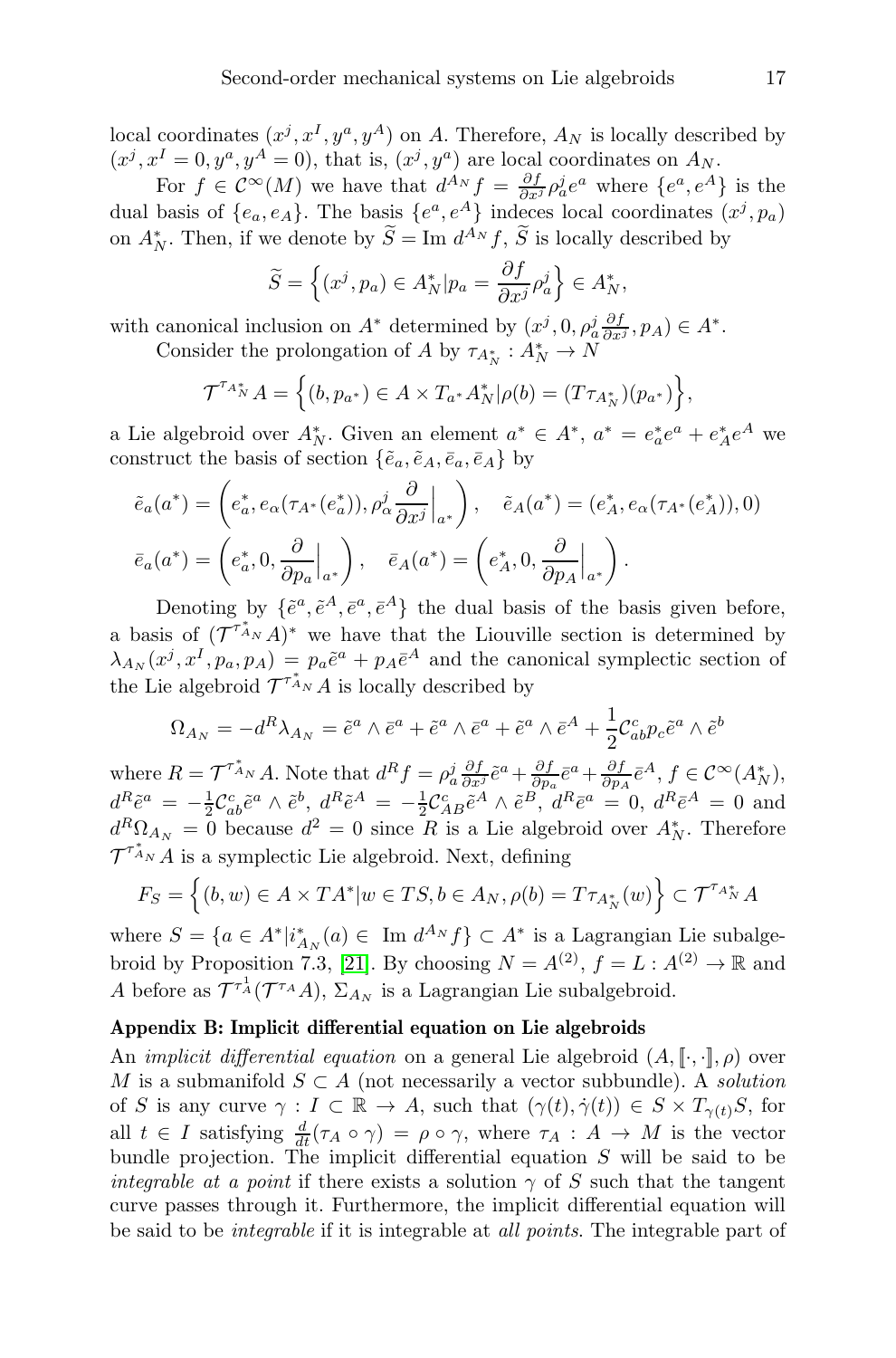an implicit differential equation  $S$  is the subset of all integrable points of  $S$ . The *integrability problem* consists in identifying such subset.

A recursive algorithm that allows to extract the integrable part of an implicit differential equation  $S$  (possible empty) was presented in [\[27\]](#page-18-20) and extended in the context of Lie algebroids in [\[16\]](#page-18-1). We shall define the subsets  $S_0 = S$ ,  $C_0 = C$ , and recursively for every  $k \geq 1$ ,

$$
S_k = S_{k-1} \cap \rho^{-1}(TC_{k-1}), \quad C_k = \tau_A(S_k),
$$

then, eventually the recursive construction will stabilize in the sense that  $S_k =$  $S_{k+1} = ... = S_{\infty}$ , and  $C_k = C_{k+1} = ... = C_{\infty}$  (Note that by construction that  $S_{\infty} \subset TC_{\infty}$ ). Therefore, provided that the adequate regularity conditions are satisfied during the application of the algorithm, the implicit differential equation  $S_{\infty}$  will be integrable and it will solve the integrability problem.

# <span id="page-17-1"></span>References

- [1] L. Abrunheiro, M. Camarinha, J. Carinena, J. Clemente-Gallardo, E. Martínez and P. Santos, Some applications of quasi-velocities in optimal control. nternational Journal of Geometric Methods in Modern Physics, 8 (2011), 835–851.
- <span id="page-17-6"></span>[2] A. J. Bruce, K. Grabowska and J. Grabowski, Higher order mechanics on graded bundles. J. Phys. A, 48 (2015), 205203, 32pp.
- <span id="page-17-7"></span>[3] A. J. Bruce, K. Grabowska, J. Grabowski and P. Urbanski. New developments in geometric mechanics, Conference proceedings "Geometry of Jets and Fields" (Bedlewo, 10-16 May, 2015), Banach Center Publ., 110 (2016), 57–72, Polish Acad. Sci., Warsaw, 2016.
- <span id="page-17-8"></span>[4] C. M. Campos, E. Guzmán, J. C. Marrero. Classical field theories of first order and Lagrangian submanifolds of premultisymplectic manifolds. J. Geom. Mech. Vol 4. (2012), no. 1, 1-26.
- <span id="page-17-2"></span>[5] J. Cariñena, J. Nunes da Costa, P. Santos. Quasi-coordinates from the point of view of Lie algebroid. J. Phys. A: Math. Theor. 40 10031 (2007), doi: 10.1088/1751-8113/40/33/008
- <span id="page-17-3"></span>[6] L. Colombo. Second-order constrained variational problems on Lie algebroids: applications to optimal control, J. Geom. Mech, 9 (1), 2017, 1–45.
- <span id="page-17-4"></span>[7] L. Colombo, D. Martin de Diego, M. Zuccalli. Optimal Control of Underactuated Mechanical Systems: A Geometric Approach. Journal Mathematical Physics. 51, 083519 (2010).
- <span id="page-17-5"></span>[8] L. Colombo and D. Martín de Diego. Higher-order variational problems on Lie groups and optimal control applications. J. Geom. Mech 6 (4), 2014, 451-478
- <span id="page-17-0"></span>[9] L. Colombo. Geometric and numerical methods for optimal control of mechanical systems. Ph.D Thesis, Instituto de Ciencias Matemáticas, ICMAT (CSIC-UAM-UCM-UC3M), 2014.
- <span id="page-17-9"></span>[10] O. Esen and H. Gumral. Tulczyjew's triplet for Lie groups I: Trivializations and reduction. J. Lie theory. 24 (4) (2014) 1115-1160.
- <span id="page-17-10"></span>[11] O. Esen and H. Gumral. Tulczyjew's triplet for Lie groups II: Dynamics. J. Lie theory. 27 (2) (2017) 329-356.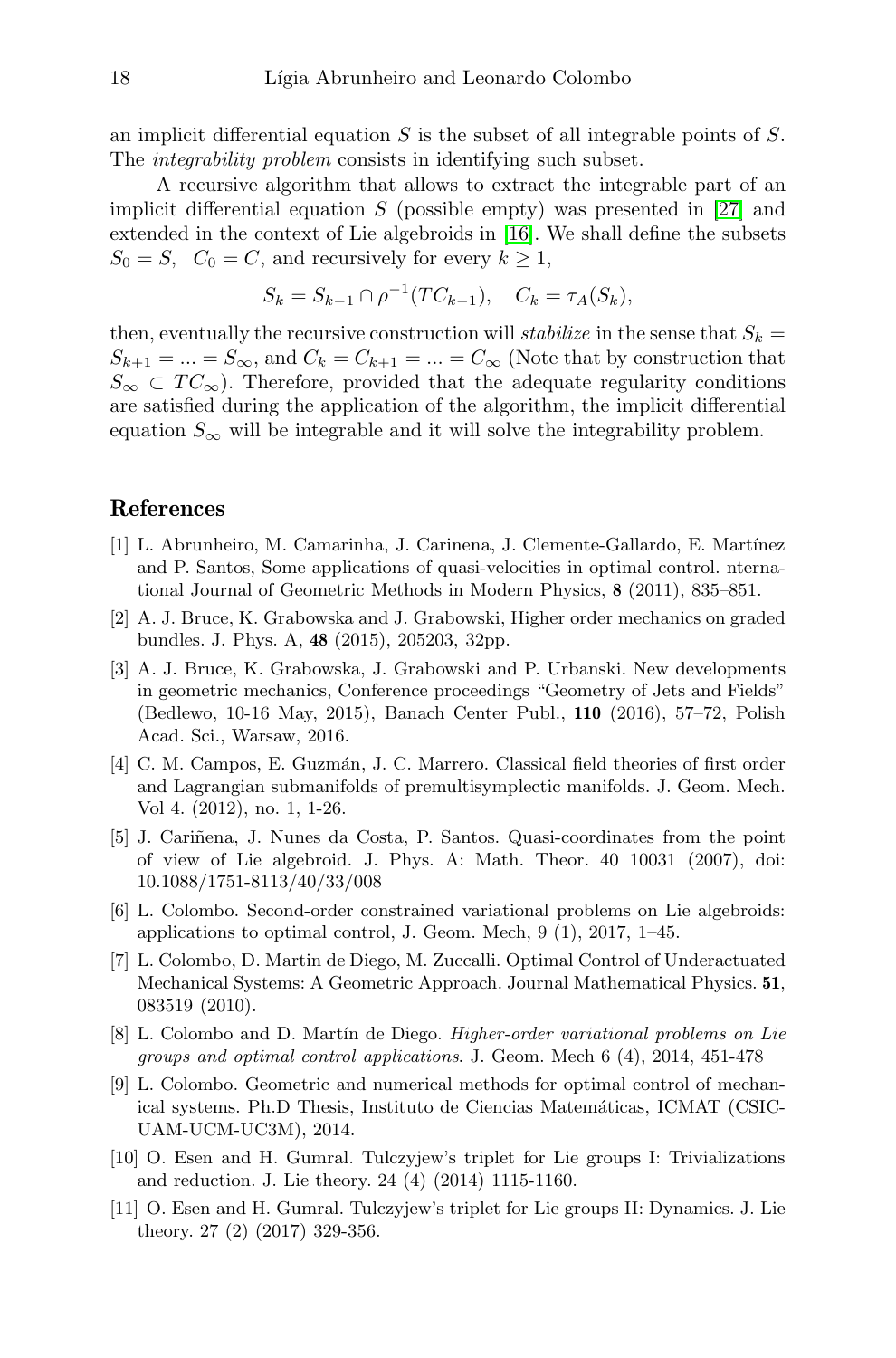- <span id="page-18-14"></span>[12] E. García-Toraño Andrés, E. Guzmán, J.C. Marrero and T. Mestdag. Reduced dynamics and Lagrangian submanifolds of symplectic manifolds. J. Phys. A: Math. Theor. 47 (2014) 225203.
- <span id="page-18-13"></span><span id="page-18-12"></span>[13] K. Grabowska, The Tulczyjew triple for classical fields. J. Phys. A,45(2012), 145207-145242.
- [14] K. Grabowska, J. Grabowski, Dirac algebroids in Lagrangian and Hamiltonian mechanics, J. Geom.Phys.61(2011), no. 11 2233-2253
- <span id="page-18-0"></span>[15] J. Grabowski, P. Urbański: Tangent and cotangent lifts and graded Lie algebras associated with Lie algebroids. Ann. Global Anal. Geom. 15 (1997), 447-486.
- <span id="page-18-1"></span>[16] D. Iglesias, J. C. Marrero, D. Mart´ın de Diego and D. Sosa, Singular Lagrangian systems and variational constrained mechanics on Lie algebroids, Dyn. Syst. 23 (2008), 351–397.
- <span id="page-18-10"></span>[17] M. Jozwikowski Prolongations vs. Tulczyjew triples in Geometric Mechanics. Preprint available at [arXiv:1712.09858](http://arxiv.org/abs/1712.09858)
- <span id="page-18-6"></span>[18] M. Jozwikowski and M. Rotkiewicz, Bundle-theoretic methods for higher-order variational calculus, J. Geom. Mech. 6, 2014, 99–120.
- <span id="page-18-7"></span>[19] M. Jozwikowski and M. Rotkiewicz, Models for higher algebroids, J. Geom. Mech. 7, 2015, 317–359.
- <span id="page-18-15"></span>[20] M. de León, E. Lacomba. Lagrangian submanifolds and higher-order mechanical systems. J. Phys. A.:Math. Gen. 22 (1989), 3809-3820.
- <span id="page-18-11"></span>[21] M de León, J. C. Marrero and E. Martínez, Lagrangian submanifolds and dynamics on Lie algebroids, J. Phys. A. 38 (2005), R241–R308.
- <span id="page-18-2"></span>[22] M. de León, J. C. Marrero and D. Martín de Diego, Linear almost Poisson structures and Hamilton-Jacobi equation. Applications to nonholonomic mechanics, J. Geom. Mech. 2 (2010), 159–198.
- <span id="page-18-4"></span>[23] L. Machado, F. Silva Leite and K. Krakowski, Higher-order smoothing splines versus least squares problems on Riemannian manifolds, J. Dyn. Control Syst. 16 (2010), 121–148.
- <span id="page-18-17"></span>[24] K. Mackenzie, General Theory of Lie Groupoids and Lie Algebroids, London Mathematical society Lecture Notes. 213, Cambridge University Press, 2005.
- <span id="page-18-16"></span>[25] D. Martín de Diego and R. Sato Martín de Almagro. Variational order for forced Lagrangian systems. arXiv preprint [arXiv:1712.09377](http://arxiv.org/abs/1712.09377)
- <span id="page-18-3"></span>[26] J. C. Marrero, Hamiltonian mechanical systems on Lie algebroids, unimodularity and preservation of volumes, J. Geom. Mech. 2 (2010), 243–263.
- <span id="page-18-20"></span>[27] G. Marmo; G. Mendella; W. Tulczyjew. Constrained Hamiltonian systems as implicit differential equations. J. Phys. A 30 (1997), no. 1, 277293.
- <span id="page-18-9"></span>[28] E. Martínez, Lagrangian Mechanics on Lie algebroids, Acta Appl. Math. 67 (2001), 295–320.
- <span id="page-18-8"></span>[29] E. Martínez, Higher-order variational calculus on Lie algebroids, J. Geom. Mech. 7 (2015), 81–108.
- <span id="page-18-5"></span>[30] D. Meier, Invariant Higher-Order Variational Problems: Reduction, Geometry and Applications, Ph.D Thesis, Imperial College London, 2013.
- <span id="page-18-19"></span>[31] J. Sniatycki, W.M. Tulczyjew. Generating forms of Lagrangian submanifolds. Indiana Univ. Math. J. 22 (3) (1972).
- <span id="page-18-18"></span>[32] W. M. Tulczyjew. "Les sous-variétés lagrangiennes et la dynamique hamiltonienne". C. R. Acad. Sc. Paris 283 Série A (1976), 15-18.